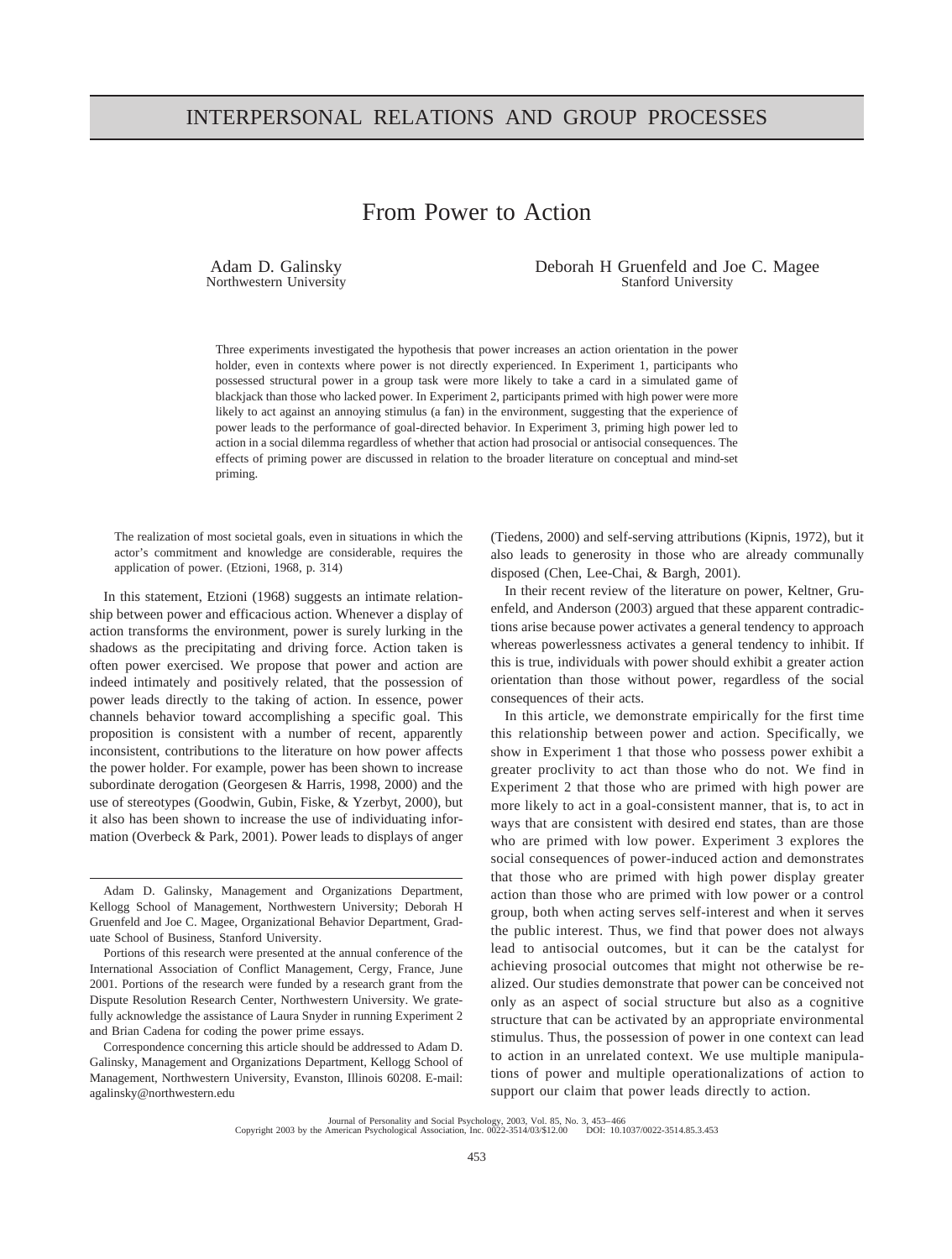### What Is Power?

Our investigation coincides with a recent wave of interest in the social and psychological consequences of power (for reviews, see Fiske & Dépret, 1996; Keltner et al., 2003). Traditionally, scholars have emphasized power's *determinants*, including basic human motives (Nietzsche, 1888/1968; Hobbes, 1651/1968; Mulder, 1977); individual-difference variables such as authoritarianism (Adorno, Frenkel-Brunswik, Levinson, & Sanford, 1950) and motivational style (Winter, 1973); interpersonal variables such as control (Pfeffer, 1992), dependence (Emerson, 1962; Mintzberg, 1983) and social exchange (Blau, 1964; Thibaut & Kelley, 1959); and sociostructural variables such as relative expertise and legitimate authority (French & Raven, 1959). Such accounts highlight the many paths to power and explain why some actors come by their power naturally whereas others do not. In contrast, we assume that power is experienced by most individuals at one time or another and that when it is experienced it has metamorphic effects (see also Kipnis, 1972, 1976). Specifically, we are interested in the psychological consequences of power for those who possess it (see also Fiske, 1993; Gruenfeld, Keltner, & Anderson, in press; Keltner et al., 2003; Sachdev & Bourhis, 1985, 1991).

We define power as the ability to control resources, own and others', without social interference (for related definitions, see Keltner et al., 2003; Thibaut & Kelley, 1959; Weber, 1947). Because those who possess power depend less on the resources of others than vice versa, the powerful are more easily able to satisfy their own needs and desires. In many conceptualizations of power, the capacity to influence and control the behaviors of others is paramount (Copeland, 1994; French & Raven, 1959; Imai, 1993; Manz & Gioia, 1983). This type of power has been called *social power* because power is derived through one's relationships to others (Fiske, 1993; see Overbeck and Park, 2001, for a distinction between personal power and social power). The notion of power as control over others typically is operationalized by having the person with power make decisions that determine the outcomes of some target, either by providing directions during a task, directly assigning resources to the target, or by simply evaluating the target (Copeland, 1994; Fiske & Dépret, 1996; Keltner et al., 2003; Sachdev & Bourhis, 1985). In this article, we focus on whether the possession and experience of social power—the capacity to control others' resources—impels individuals toward action.

### Power and Action

Why would possessing power lead an individual toward action? First, by definition, the powerful are less dependent on others than others are on them for acquiring and maintaining important social resources. Therefore, the powerful are not confronted with social interference and constraints, and thus they have potential increases in the opportunities for action. Second, power is said to activate the behavioral approach system, whereas the experience of powerlessness activates behavioral inhibition (Keltner et al., 2003). Consequently, those with power experience and express more positive affect (Keltner, Young, Heerey, Oemig, & Monarch, 1998) and less negative affect (Keltner et al., 2003), are more extraverted (Anderson, John, Keltner, & Kring, 2001), and show a heightened sensitivity to rewards and strategies for acquiring those rewards, while showing a decreased sensitivity to threats (Croizet & Claire, 1998; Zander & Forward, 1968). A distinguishing consequence of power appears to be disinhibition: Power allows the grip of social norms and standards to lose their hold on regulating behavior (Gruenfeld et al., in press). Consistent with this notion, high-power individuals engage in a wider range of behaviors and display greater interpersonal variability than do those placed in positions of low power (Guinote, Judd, & Brauer, 2002). One possible reason for this increased variability in behavior is that the expressive behavior of those with power is more likely to represent underlying feelings and personality than in those without power (Hecht & LaFrance, 1998).

Related to the increased propensity toward action, those with power also tend to show lower levels of deliberation. Studies of Supreme Court justices show that those with the most power (e.g., members of unanimous groups and Chief justices) are more singleminded (i.e., less cognitively complex) in their thinking about policy options than those with less power (e.g., members of majority factions who faced vocal dissent) who are more likely to weigh the pros and cons of various response choices (Gruenfeld, 1995; Gruenfeld & Kim, 2003). Also, as dominance orientation increases, the evaluations of target individuals become less complex, with impressions displaying less cognitive integration (Woike, 1994). In fact, the kind of deliberation associated with high cognitive complexity is often associated with the failure to act (Lerner & Tetlock, 1999). Action and deliberation, as James (1890) suggested, may be inherently incompatible. To act effectively, one must be freed from doubt (Gollwitzer, 1996; Moskowitz, Skurnik, & Galinsky, 1999), and power provides one mechanism to reduce deliberation and facilitate the taking of action.

In sum, these considerations suggest that possessing and experiencing power will reduce deliberation and increase the propensity to act. Most of the research linking power with approach tendencies is correlational and therefore subject to a number of alternative explanations (for a review, see Keltner et al., 2003). We wanted to demonstrate not simply that power and action are associated, but that power directly leads to action. Freed from social interference, thinking heuristically, experiencing approachrelated emotions, and insensitive to lurking punishments and threats, the powerful should be prone to act.

### Power as a Psychological State

Power is often conceived of as a structural variable (Ng, 1980) and as a property of social relationships (Emerson, 1962). We argue that power can also become a psychological property of the individual. The experience of holding power in a particular situation generates a constellation of characteristics and propensities that manifest themselves in affect, cognition, and behavior (Keltner et al., 2003). We suggest that the concepts and behavioral tendencies associated with power are activated whenever the possession of power is implied, consciously or nonconsciously, in a new situation, or even when an experience with power is simply recalled. Because these propensities are stored in memory, they can be carried outside of the situation in which power was directly experienced.

The effects of activating the concept of power have been demonstrated by Bargh and his colleagues (Bargh, Raymond, Pryor, & Strack, 1995; Chen et al., 2001), who invoke the auto-motive model (Bargh, 1990) to explain how mental constructs—from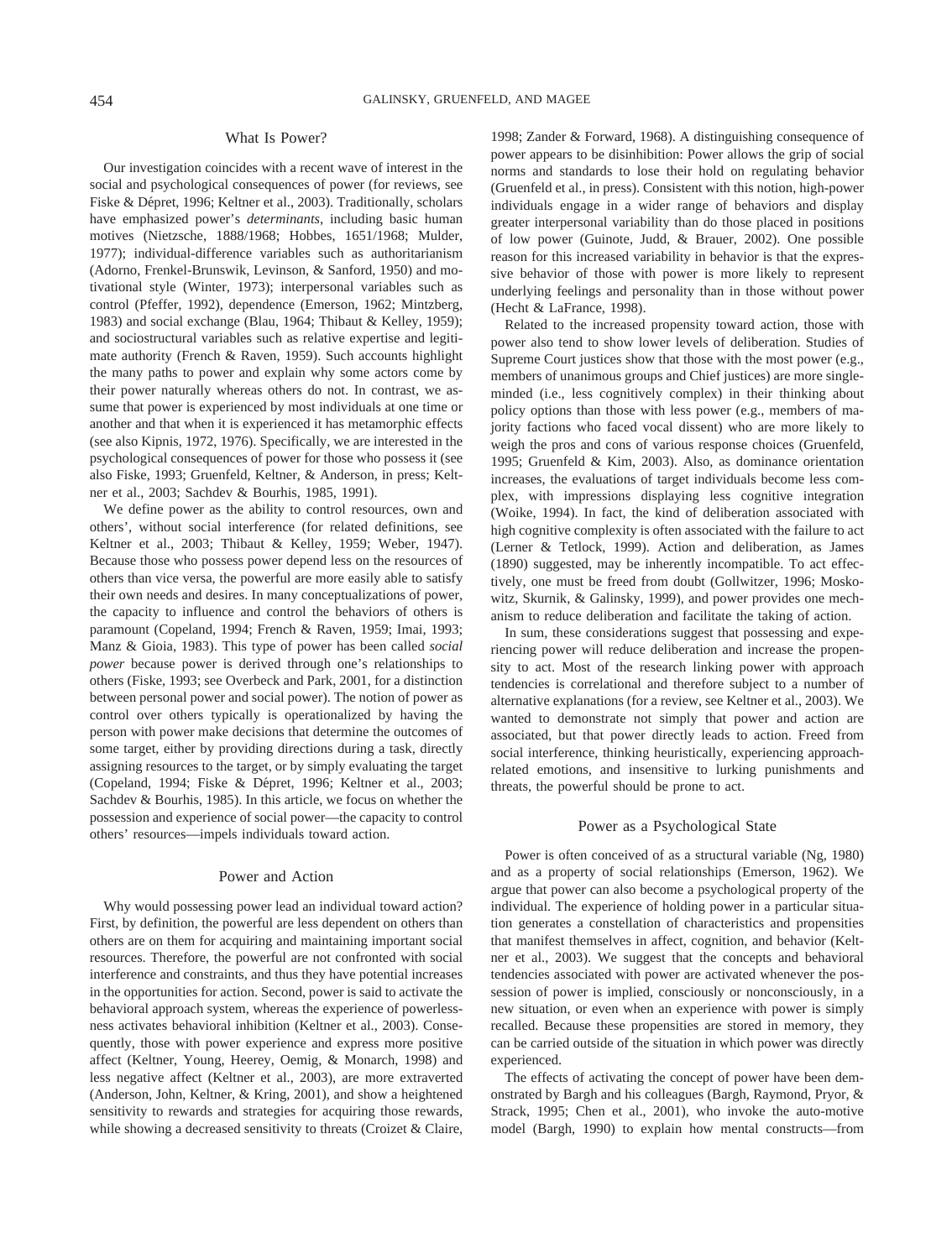semantic constructs to goals—can be stored in memory and thus be subject to the principles of general construct activation. Whenever a goal or construct, such as power, is activated, associated concepts and behavioral tendencies are also activated. For example, Bargh et al. (1995) found that activating the concept of power through a word-fragment completion task led those with a predisposition toward sexual harassment to view women in sexual terms. For these men, power and sex were strongly associated, such that activating power automatically activated sexual desire. Similarly, we suggest that activating the concept of power should activate those behavioral tendencies associated with power.

Specifically, we claim that power and action are intimately associated such that activating the concept of power should increase the tendency toward action, even in contexts in which power is not directly possessed, applicable, or relevant. To test this idea, we used two different manipulations of power and a variety of dependent measures. One manipulation (Experiment 1) involved actually placing individuals in a hierarchical structure (i.e., as either a manager or a subordinate). The other manipulation of power (Experiments 2 and 3) involved having participants recall a time either in which they had power over another person or in which someone else had power over them. In each experiment, the manipulation of power was separated in both time and context from the action-based task. Thus, we hoped to show that activating the concept of power could have effects not only within the current situation but also in unrelated contexts. The measures of action in our studies included taking a card in a simulated blackjack game (Experiment 1), dealing with an annoying stimulus in the environment (Experiment 2), and acting on—both by taking from and giving to—a common social fund (Experiment 3). We hoped to show across multiple operationalizations of both power and action that the possession of power leads directly to the taking of action.

### Experiment 1: Hit Me!

To explore whether power leads to action, we placed participants into one of two structural positions within a hierarchy. Participants were either put into the role of a manager or a subordinate. The managers were told they were going to direct, evaluate, and reward the subordinates in a coordination task that involved building a Lego model. After assigning participants to the role of manager or subordinate, but before the Lego building task took place, participants took part in a simulated blackjack scenario (as part of an ostensibly separate experiment). In a game of blackjack, the dealer deals each player two cards facedown and deals him or herself two cards, one facedown and one faceup. A player can continue to ask for cards (to request a "hit") until he or she decides not to take any more cards (to "stand") or until the total of the cards exceeds 21 (and the player "busts"). The dealer, however, must hit if his or her total is 16 or fewer and must stand when the hand is 17 or higher. Thus, the player's goal is to accumulate more points than the dealer without busting. On the basis of the work of Miller and Taylor (1995), we chose for our blackjack game a particularly vexing situation in which the participants possessed a hand totaling 16 and the dealer's faceup card was a 10. In this situation, the player will lose the majority of the time, but their odds are increased when they take a card. As it turns out, this is the one situation in which professional blackjack players fail to maximize their chances of winning (Keren &

Wagenaar, 1985); more than two thirds of professional players fail to take a card in this situation (Miller & Taylor, 1995, hypothesized that this occurs because players anticipate feeling more regret when they bust than when the dealer out-scores them).

Once participants were confronted with this situation, they were asked whether they wanted to take a card (to hit) or not (to stand). We hypothesized that those participants who were currently occupying a position of power and authority would be more likely to take a card than would those participants lacking structural power. Thus, possessing power would lead to action, even in a situation that was functionally irrelevant to their position of power.

### *Method*

### *Participants*

Participants were 32 students and university staff (21 women and 11 men) who participated for payment of \$15.

### *Design and Procedure*

The experiment involved two conditions: high power (manager) and low power (subordinate). Participants arrived in groups of 2 or 3. Participants sat at a large table where they each completed a "Leadership Questionnaire" (Anderson & Berdahl, 2002). This questionnaire asked participants to report their grade point average, any leadership positions they had held, and a number of trait ratings about themselves.

*Power manipulation.* The procedure for manipulating positions of power was directly adapted from Anderson and Berdahl (2002). After completing the Leadership Questionnaire, the experimenter informed the participants that they would be doing a coordination task, and that the task required one person to be the manager and the other(s) to be the subordinate(s). The experimenter told them that their responses on the Leadership Questionnaire would be used to assign one of them to the role of manager. The experimenter then went to a table outside the room to mark the questionnaires with a red pen. In fact, the roles of manager and subordinate were randomly assigned before the participants arrived. Then, the experimenter came back into the room and announced which of the participants was selected to be the manager and asked that participant to come across the hall into a different room. There, the manager was given a description of the role and a bag of Legos. The experimenter informed this participant that, on the basis of their responses to the Leadership Questionnaire, he or she was best suited for the role of manager. The manager was given instructions that emphasized that he or she would have complete control over the work process, the evaluation of the subordinates, and the division of rewards. Specifically, the experimenter told the manager the following:

As manager, you are in charge of directing the subordinates across the hall in building something called a Tanagram from a set of Legos. You will decide how to structure the process for building the Tanagram and the standards by which the work is to be evaluated. In addition, you will also evaluate the builders at the end of the session in a private questionnaire—that is, the builders will never see your evaluation. The builders will not have the opportunity to evaluate you. Your evaluation will determine how the bonus money, an amount of \$15, will be divided between the builders and you. Thus, as a manager, you will be in charge of directing the building, evaluating your subordinates, and determining the rewards you and your subordinates will receive.

For those participants assigned to the role of subordinate, the experimenter emphasized that they would have no control over how the work was done, the evaluation process, or the division of resources. Specifically, the subordinates were told the following: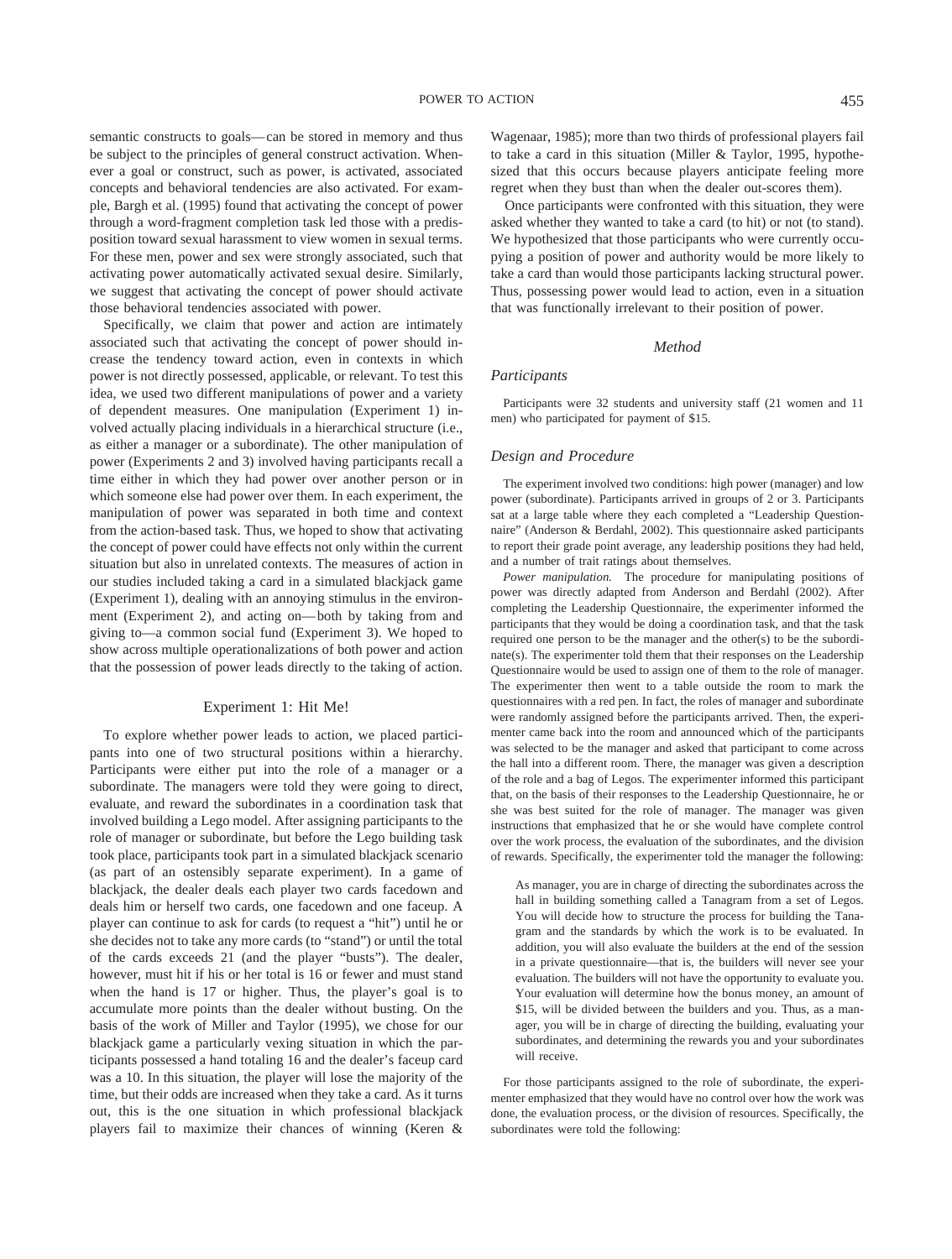As a builder, you will have the responsibility of carrying out the task of building a Tanagram according to instructions given to you by your manager. Your manager will call you in to give you instructions when ready. Your manager will decide how to structure the process for building the Tanagram and the standards by which the work is to be evaluated. Which tasks you complete will be decided by the manager. In addition, you will be evaluated by the manager at the end of the session. This evaluation will be private; that is, you will not see your manager's evaluation of you. These evaluations will help determine how the bonus money, an amount of \$15, will be divided between the builder and the manager. You will not have an opportunity to evaluate your manager. Only the manager will be in charge of directing production, evaluating your performance, and determining the rewards you will receive.

The experimenter then told the subordinates that they needed to leave the room so that it could be prepared for building the Tanagram. The experimenter then led subordinates into the same room as the manager, where all participants were asked to sit at individual, divided cubicles. They were asked to complete a task on the computer that was described as a pretest for a future study while the experimenter set up the Tanagram task in the other room. In fact, the task was the simulated blackjack scenario.

*Action measure: Blackjack game.* Participants were told that they were at a blackjack table in Las Vegas. They were informed that the rules of blackjack dictate that whoever (the dealer or themselves) is closest to 21 without going over 21 (or busting) wins the hand. The participants' two cards totaled 16 and the dealer's faceup card (the dealer always has one card faceup and one card facedown) was a 10. The dealer (i.e., the computer) asked them, "Do you want to hit [i.e., take a card]?" Participants selected one of two buttons marked "Yes" and "No."

After completing the simulated blackjack scenario, the subordinates were led back into their original room and completed manipulation checks. The manager also completed manipulation checks. Then, the experimenter told the participants that they had run out of time, and that they would not be building the Tanagram. Finally, the experimenter informed participants that the Leadership Questionnaire had no known relationship with leadership ability and that the roles had been randomly assigned. Participants were paid and debriefed about the nature of the study before they left.

#### *Results*

#### *Manipulation Checks*

Participants were asked to rate how much they were in charge of directing the task, evaluating the other participants, allocating the \$15, and to what extent they had power over the subordinates (or vice versa) on 7-point Likert-type scales ranging from 0 (*none/not at all*) to 6 (*a lot/very much*).<sup>1</sup> Reliability for these items was high  $(\alpha = .94)$ , so they were averaged to form a power index. Managers experienced significantly more power ( $M = 5.21$ ,  $SD = 0.40$ ) than did the subordinates ( $M = 1.43$ ,  $SD = 1.22$ ),  $t(27) = 10.31$ ,  $p <$ .001, which indicates that the manipulation of power was effective.

#### *Blackjack*

We predicted that those participants who occupied a position of power would show a greater propensity to act and take a card in the simulated blackjack scenario compared with those who occupied a subordinate position. The chi-square test was significant,  $\chi^2(1,$  $N = 32$ ) = 4.07,  $p = .04$ . Ninety-two percent (12 of 13) of high-power participants elected to hit—to take a card—whereas only 58% (11 of 19) of low-power participants elected to hit. Furthermore, we investigated each condition's deviation from chance likelihood (.5) of taking a card. A nonparametric chi-square test showed that high-power participants significantly deviated from chance likelihood of taking a card,  $\chi^2(1, N = 12) = 8.33, p <$ .01, whereas low-power participants did not,  $\chi^2(1, N = 19)$  < 1.

One question that emerges from the results is whether it is the possession of power that increases the tendency toward action or whether it is subordination that is inhibiting action. To address this question, an additional 17 participants participated in the simulated blackjack scenario but in the absence of the power manipulation. The results of this baseline control condition were almost identical to the low-power condition, with only 59% of these control participants taking a card. High power participants were significantly more likely to take action at the blackjack table compared with these control participants,  $\chi^2(1, N = 30) = 4.22$ ,  $p = .04$ . This comparison with a baseline control condition strongly suggests that it was the possession of power that increased the tendency to take action in the blackjack game rather than the lack of power inhibiting action.

#### *Discussion*

The results of Experiment 1 support our hypothesis that possessing power in one context leads to action in a subsequent, unrelated context. Power led to action even when the position of power was functionally irrelevant to the blackjack game. Occupying a position of power, when it involved controlling the direction, evaluation, and rewarding of subordinates, led participants to take a card in a vexing blackjack situation.<sup>2</sup> Nearly all of the participants who possessed power took a card. Although we have no direct evidence that players calculated their exact odds, it turns out that taking a card in this situation increases the odds of winning (Keren & Wagenaar, 1985); power-induced action would, over time, increase the overall wealth that the powerful obtained.

One possible limitation of Experiment 1 involves the nature of our manipulation. Our manipulation of power, which is typical of traditional operationalizations of power (e.g., Anderson & Berdahl, 2002), involves requiring the powerful to make decisions that determine the outcomes of other people, either by providing directions during a task, controlling their access to resources, or by simply evaluating their performance. Such manipulations have the advantage of external validity, yet their rich social content introduces the possibility of a number of confounds. When individuals have direct control over another person, displays of action could

 $1$ <sup>1</sup> The experimenter failed to collect these data during one session (3) participants). Therefore, the degrees of freedom for this analysis differ from the subsequent ones.

 $2$  One may note that our manipulation is not a pure manipulation of social power in that it also involves elements of personal power (because the managers' evaluations of the subordinates will also affect their own bonus). Thus, those in power have some control over both their own outcome and those of the subordinates. The bulk of the manipulation (coordinating and directing the work and evaluating others) is about controlling others, and thus social power is more strongly emphasized. Nonetheless, it is difficult to infer which of these elements, possessing control over one's own outcomes or having control over the outcomes of others, is responsible for the effects. Although social power often carries with it personal power, future research should explore the distinction between personal and social power.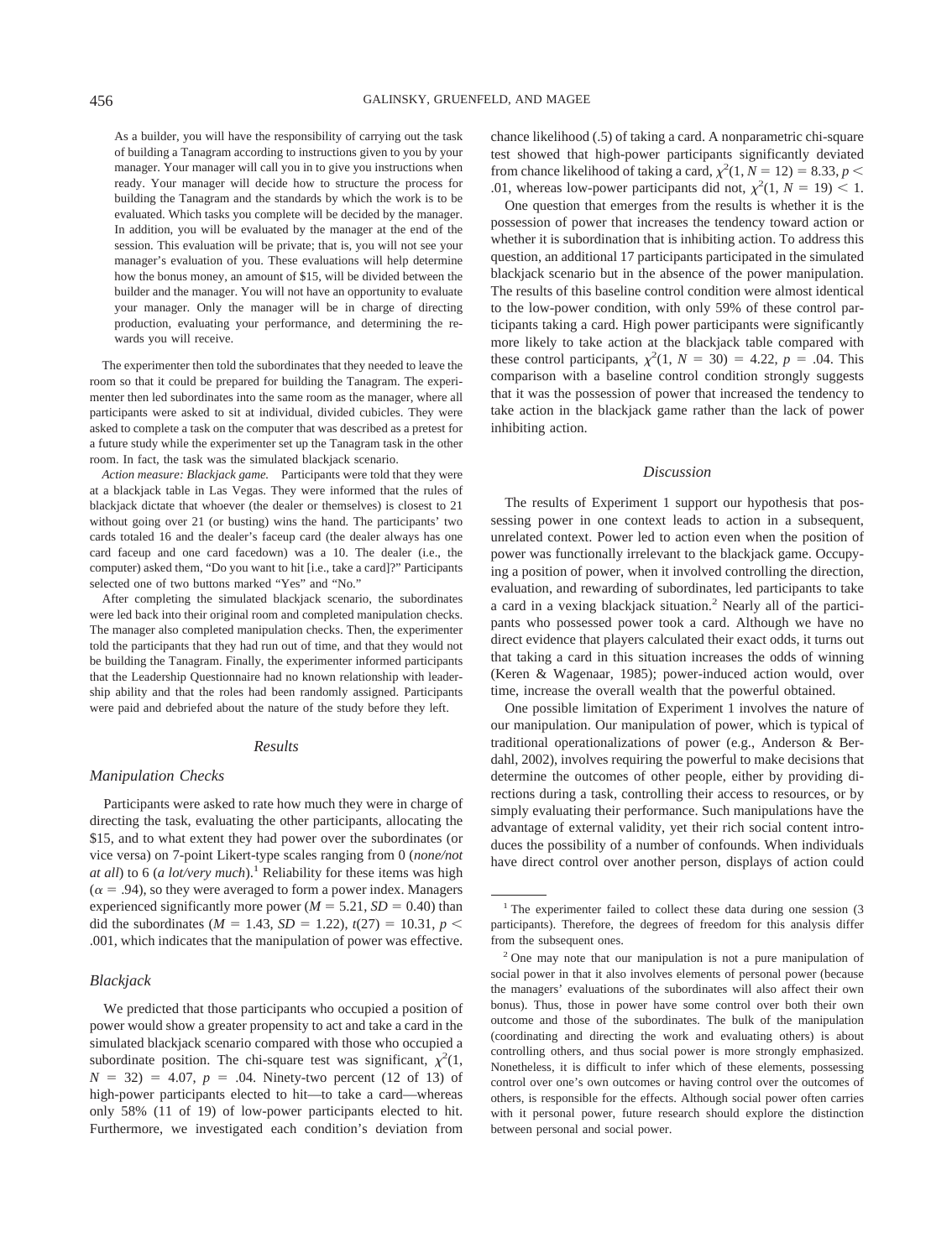result simply from role-prescribed behavior; people may interpret that they *should* act or that their position of power *requires* them to act, regardless of whether they are initially inclined to do so. In addition, realistic and real-time operationalizations of power may lead to differential levels of cognitive load (Fiske, 1993), and deficits in cognitive capacity may decrease the ability to be deliberative and thereby inadvertently increase action. In Experiment 1, those with power had to decide how they would direct, evaluate, and distribute rewards, whereas subordinates were simply waiting for direction and therefore were not cognitively taxed with mental planning. This might have freed those in the low-power condition to ruminate about their blackjack choice, while forcing those in the high-power condition to act impulsively, not because of their power per se, but because the consequences of doing so seemed less important compared with the consequences of failing to plan and manage effectively. By manipulating power through structural positions and actual levels of control, action might simply be the result of role-prescriptive behavior or decreased levels of cognitive capacity, and not the inherent association between power and action. To address these possible confounds, we devised an alternative procedure in which the experience of power was manipulated while role-prescriptions and cognitive load were held constant.

### Experiment 2: The Annoying Fan

The first experiment demonstrated that power can lead to action outside the realm of power. In the next experiments, we wanted to build on this notion by examining whether remembering an incident in which power was experienced would bring forth a cluster of action-oriented cognitions and behavior. Would simply remembering possessing power be enough to lead people toward action? If the association between power and action is as strong as we have suggested it is, then it should persist even when the experience of power is only recalled and not actually possessed.

To explore whether activating power increases the tendency toward action, in Experiment 2 (as well as in Experiment 3), we manipulated power by having participants recall a situation in which they either possessed power over someone else, or in which someone else possessed power over them. We assumed that this manipulation would prime (i.e., activate) the concepts of high power and low power, respectively. To the extent that an action orientation is associated with high power, simply recalling an experience in which power was possessed should lead to an action orientation in a new context. Our experiential priming procedure remembering a personally relevant experience with social power allows us to prime power in a way that is meaningful to participants without differentially affecting the cognitive capacity or role-prescribed norms of high- and low-power participants.

The next experiment was also designed to show that power increases the correspondence between goals and desires on the one hand and the performance of behaviors that would satisfy them on the other; that is, power leads to the performance of goal-directed acts. We created a situation in which individuals, regardless of their power, would be motivated to remove an annoying stimulus, but where it was unclear whether they were allowed to do so. We predicted that priming power would increase the likelihood of acting to remove the annoying stimulus.

In prior research there is little direct evidence that power increases the performance of goal-directed actions, but there is some evidence that power increases the link between internal psychological experience and observable behavior. These tests have taken one of three forms. In the first form, the researcher measures a stable individual psychological dimension (e.g., personality trait) in high-power and low-power individuals, and then creates a situation that should lead individuals high or low on the measured dimension to behave in predictable, but different, ways. The association between the individual difference measure and behavior should be stronger in high-power individuals than in individuals lacking in power (e.g., Chen et al., 2001). For example, the personalities of high-status fraternity members reliably predict self-reports of both positive and negative emotions, but no such correspondence occurs for low-status members (Anderson et al., 2001). Using this method, the behavior and feelings of the powerful are more predictable compared with the powerless.

In the second type of investigation, there is no prediction about the direction of the behavior, but more variance is expected in high-power compared with low-power individuals. The logic in this method is that powerful individuals should behave more according to their idiosyncratic desires and needs than to the social norms that might govern the situation, and, thus, their behavior should be more variable than the behavior of low-power individuals (e.g., Guinote et al., 2002).

In the third method, the researcher creates a situation in which all individuals should *want* to behave in a particular way, yet the situation makes it ambiguous whether or not the individuals *can* or are *allowed to* behave in that way. In this method, the researcher expects that a significantly higher proportion of high-power individuals will act to satisfy their needs compared with low-power individuals. In an impressive demonstration of the increased attention to personal desires and the inattention to social conventions that power affords, Ward and Keltner (as cited in Keltner et al., 2003) found that high-power participants, facing a limited supply of cookies, ate more than low-power participants, and ate with greater abandon: They were more likely to chew with their mouths open and to get crumbs on their face and on the table. Gonzaga, Keltner, Londahl, and Smith's (2001) finding that power leads to less inhibited flirting can also be characterized in this manner.

In Experiment 2, we chose to use the third method by inducing discomfort in all participants through the use of an annoying stimulus in the environment: a fan blowing directly onto the participants. We also created the situation so that the purpose of the fan to participants was unclear, thereby creating uncertainty about whether it was permissible to take action against the fan by moving it or turning it off. In contrast, Experiment 1 explicitly confronted participants with the decision of whether to act. Thus we were interested in whether those with power would engage in action that would reduce their discomfort even when it was ambiguous as to whether action was allowed.

To explore these issues, participants first completed a narrative essay task that asked them to recall an experience in which they either possessed power over another person or another person possessed power over them. After completing this power prime manipulation, participants were taken to another room to complete a number of ostensibly unrelated tasks. The first task they completed in this room was a resource allocation task that was designed to reinforce the power prime manipulation. In this room,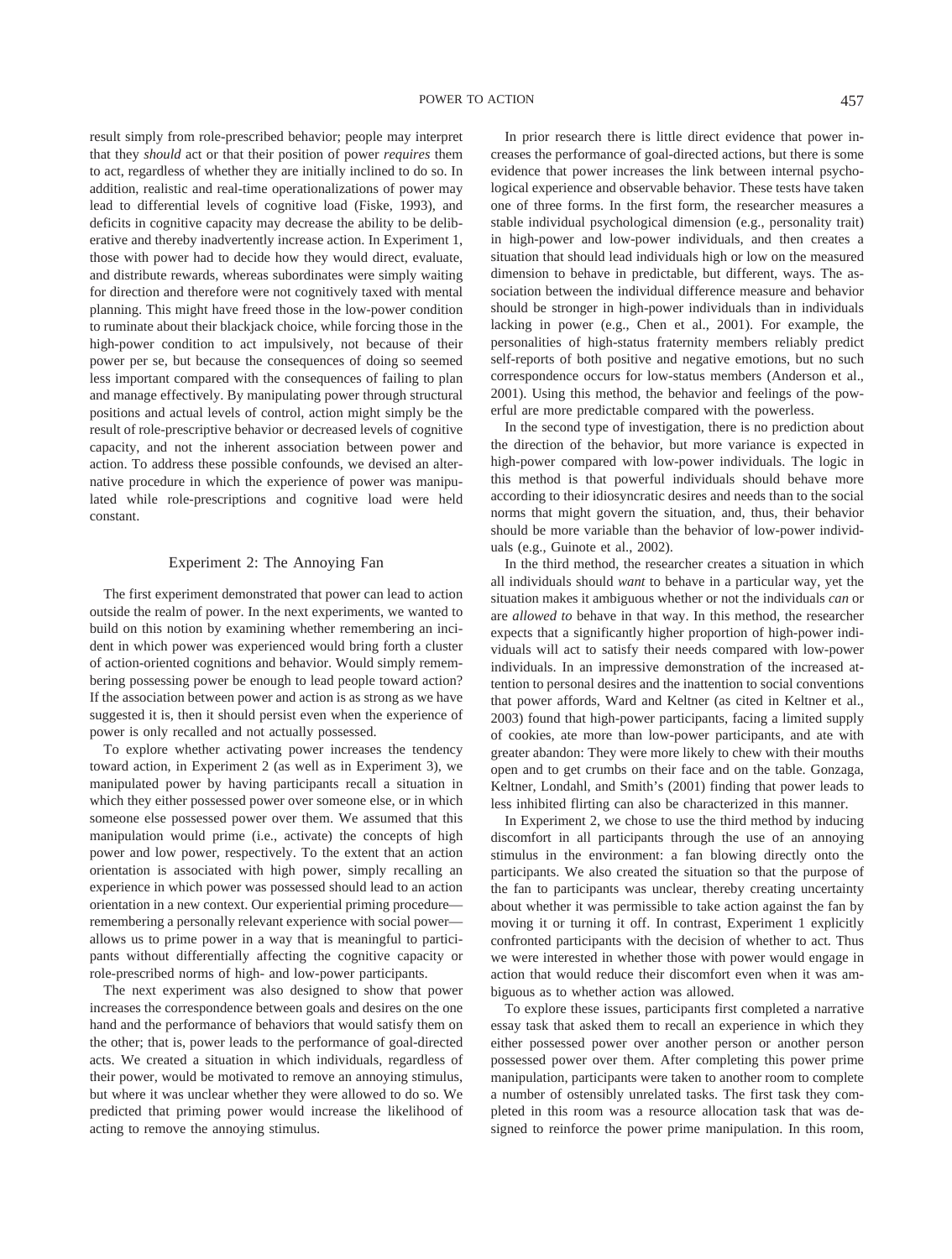participants encountered a fan on the table that was blowing directly at the chair where they were supposed to sit. This fan was blowing at such a speed and at such close proximity to the participants that it was quite annoying. We coded for whether participants acted on the fan by moving it, turning it off, or diverting its airflow in some way.

#### *Method*

### *Participants*

Participants were 66 (49 women and 17 men) undergraduate students who participated for payment of \$10 and entry into a \$300 lottery.

### *Design and Procedure*

The experiment involved two conditions, a high-power and a low-power condition. Participants came in groups of 2 or 3 to the lab where they filled out the experiential primes in which they were asked to recall a particular incident in their lives. Those participants assigned to the high-power condition were instructed as follows:

Please recall a particular incident in which you had power over another individual or individuals. By power, we mean a situation in which you controlled the ability of another person or persons to get something they wanted, or were in a position to evaluate those individuals. Please describe this situation in which you had power what happened, how you felt, etc.

Those participants assigned to the low-power condition were instructed as follows:

Please recall a particular incident in which someone else had power over you. By power, we mean a situation in which someone had control over your ability to get something you wanted, or was in a position to evaluate you. Please describe this situation in which you did not have power—what happened, how you felt, etc.

Participants were given a sheet of paper with 19 lines to complete this task. Participants were unaware of the power prime manipulation that the other participants in the session received. After completing this powerpriming task, they were each brought to separate rooms where they were videotaped by a discreetly placed camera. Before entering the rooms, the experimenter explained that they would be completing some more tasks that would be described in packets of paper on the desks in the rooms. In front of their seats, there were table fans blowing on them. The packets instructed the participants to begin working on a resource allocation task. The resource allocation task was designed to reinforce the power prime. The participants who completed the high-power prime manipulation were asked to allocate lottery tickets to themselves and another participant. They were told the tickets would be entered into a lottery for a dinner coupon worth \$300 at a local restaurant. Participants who completed the low-power prime were asked to predict the allocation decision that the high-power person would make. Thus, the power manipulation consisted of two parts—recalling a previous experience with power and engaging in a resource allocation task. At the end of the experiment, each participant was thoroughly debriefed and fully probed for suspicion. Not a single participant expressed any suspicion that the power manipulation and the dependent measure were related.

### *Results and Discussion*

### *Manipulation Check*

One coder, who was blind to both condition and hypotheses, categorized what type of relationship (e.g., manager–subordinate,

teacher–student) was described in the participants' priming essays (see the Appendix for a breakdown of the power relationships described in the essays from Experiments 2 and 3). We also had this coder rate all the power-prime essays from Experiments 2 and 3 for how much power the participant reported having using a 7-point Likert scale. We had a second coder rate 10% of the essays (across Experiments 2 and 3) and the reliability was high ( $\alpha$  = .94), and therefore we used the single coder's ratings. As expected, participants described themselves as having more power in the high-power essays ( $M = 5.85$ ,  $SD = 0.37$ ) than in the low-power essays ( $M = 2.33$ ,  $SD = 0.74$ ),  $t(57) = 22.22$ ,  $p < .001$ .

#### *Acting on the Fan*

Data for 3 participants were missing because the experimenter failed to turn on the videotape recorder for Room 2 on one of the days. In addition, 2 participants were removed from the analyses because of a procedural error, and 2 participants were removed for not following the instructions. A coder who was blind to condition analyzed the videotapes and recorded 1 when participants moved the fan away, turned it off, or unplugged it, and 0 if they took no action involving the fan. A significant effect of power emerged,  $\chi^2(1, N = 59) = 4.21$ ,  $p = .04$ <sup>3</sup> High-power participants were more than twice as likely to take action against the fan than to ignore it (69%  $[n = 18]$  vs. 31%  $[n = 8]$ ). This was not true for low-power participants: less than half acted on the fan (42% [14 of 33]). Furthermore, we investigated each condition's deviation from chance likelihood (.5) of acting on the fan. A nonparametric chi-square test showed that high-power participants significantly deviated from chance likelihood of acting on the fan,  $\chi^2(1, N =$  $26$ ) = 3.85, *p* = .05, whereas low-power participants did not,  $\chi^2(1, \chi^2(1))$  $N = 33$ ) = 0.75,  $p = .38$ . The possession of power increased the tendency toward acting on the fan, satisfying the goal of reducing physical discomfort.

### *Relationship Between Power Primes and Acting on the Fan*

There is an alternative explanation for the results of Experiment 2 that must be addressed. Perhaps people who recalled a time in which they had power simply described greater amounts of action in their essays. If this were the case, then acting on the fan might simply be an example of semantic priming: Participants described more action in their prime essays and then took more action later on. To test for this alternative explanation, we also had the essays coded for how much action was described using a 7-point Likert scale (a second coder rated 10% of the essays across

<sup>3</sup> There was also a significant interaction between sex of participant and power,  $\chi^2(1, N = 59) = 4.25$ ,  $p = .04$ , such that men were more affected by the power manipulation than were women. This interaction, however, should be interpreted cautiously. Because the experiment was not designed to test for sex effects, the total number of participants is very low in some of the conditions (e.g., only 4 men in the high-power condition), which can result in unstable effects. In addition, although there was no significant interaction between sex of participant and power in Experiment 1,  $\chi^2(1, 1)$  $N = 32$ ) = 1.76,  $p = .19$ , the pattern of data was in the opposite direction, such that women were more affected by the power manipulation than were men. Supplemental analyses are available from the authors upon request.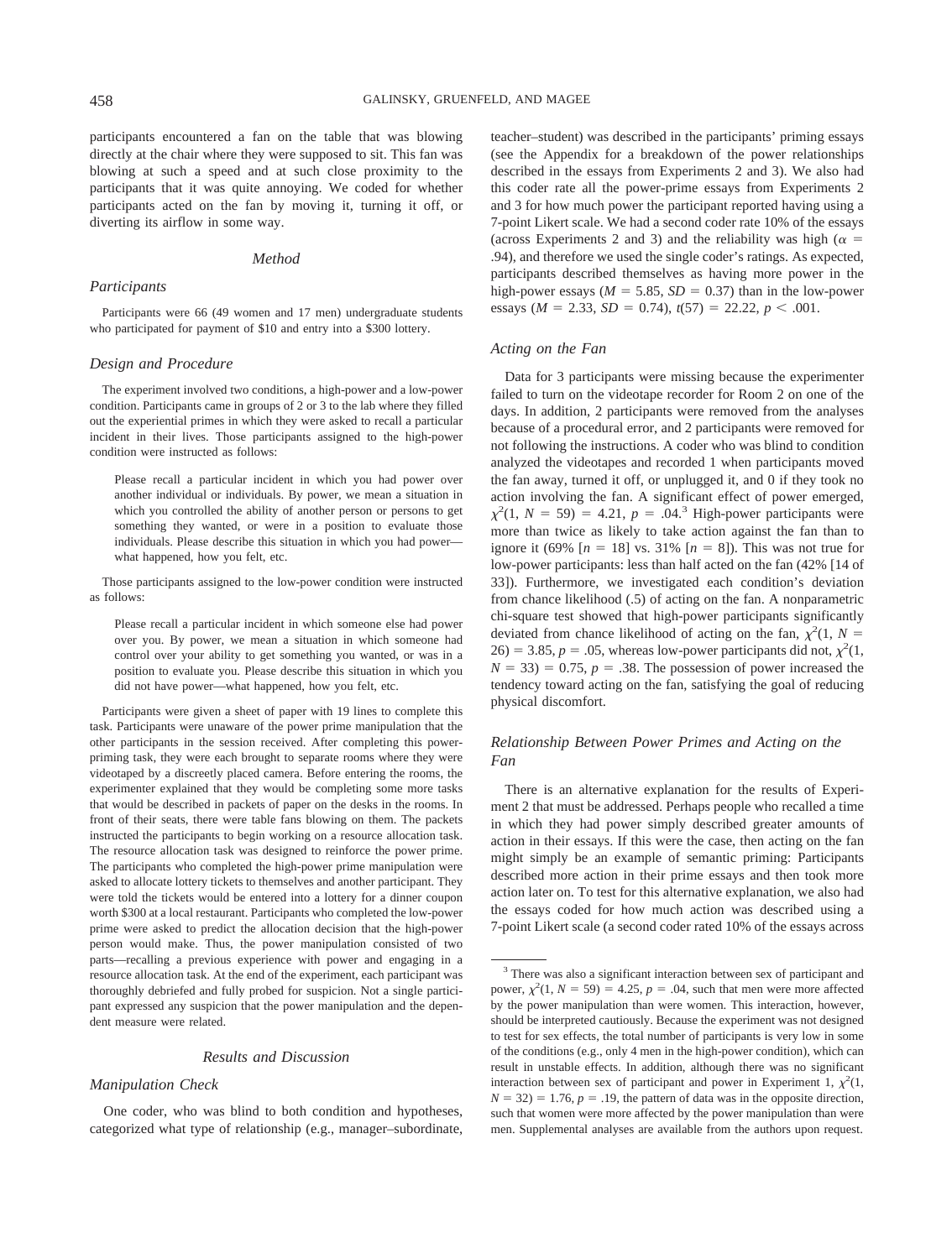Experiments 2 and 3 and the reliability was high  $\alpha = .83$ , and therefore we used the single coder's ratings). High-power prime essays ( $M = 4.27$ ,  $SD = 1.19$ ) did indeed describe more action than did low-power prime essays  $(M = 3.45, SD = 1.37)$ ,  $t(57) = 2.40$ ,  $p = .02$ . However, we hypothesized that it is the amount of power that participants recalled possessing in their essays, not simply the amount of action described, that should positively predict action against the fan. Therefore, we regressed acting on the fan on two predictors: essay action and participant power. Participant power was significantly and positively related to acting on the fan ( $\beta = .53$ ,  $p < .01$ ), whereas essay action was significantly and negatively related to acting on the fan ( $\beta = -.76$ ,  $p < .01$ ). Only participant power was a positive predictor of acting on the fan. In fact, the more action that was described in the essays, the less likely the participants were to act on the annoying stimulus. The alternative explanation that semantic priming of action can account for the results did not find any support. Rather, as in the first experiment, power increased the tendency toward action. Activating high power increased taking action to remove an obtrusive object, an annoying fan, even when the permissibility of taking such action was ambiguous.

### Experiment 3: Corruptibility and Responsibility in Action

The results from Experiment 2 found that those with power are more likely to act in ways that satisfy their current desires, to act in an apparently self-interested way. Although the consequences of removing an annoying fan did not benefit power holders at others' expense, the effects of power are often regarded with a more grim view: It has been widely observed that power can lead to corruption and ultimately produce antisocial consequences. Much empirical research supports this claim. Power leads to egocentrism, a preoccupation with the concerns of the self at the expense of awareness of others' motives (Kipnis, 1972). Power possessors are less accurate than those dispossessed of power in estimating the interests and positions of others (Keltner & Robinson, 1996, 1997). It has been argued that the inaccuracy of men, compared with women, in judging others' emotions may also be related to the greater power that men possess in society (see Keltner et al., 2003). This egocentric focus on one's own desires can even lead to such malfeasant social behaviors as sexual harassment (Bargh et al., 1995). In addition to an egocentric focus, power also leads to stereotyping (Fiske, 1993; Goodwin et al., 2000). Those with power spend more time paying attention to stereotype-consistent information than individuating information, and ultimately base their impressions of others on social-category information (Goodwin et al., 2000; but see Overbeck & Park, 2001). Fiske (1993) pointed out that because stereotypes help to maintain one person's control over another, power promotes stereotyping, and stereotyping helps maintain power. All in all, this literature presents a dim view of power, equating it with a state of depravity.

In contrast, there are recent studies suggesting that power can also have prosocial effects. These positive effects of power can emerge from the person or the situation. Individuals with a communal orientation become more generous and beneficent when possessing power compared with those with an exchange orientation (Chen et al., 2001). When the situation demands that the power holder take responsibility for the welfare of another person, high-power individuals are more likely to individuate and personalize (Brewer, 1988) individuals lacking power (Overbeck & Park, 2001). In each of these cases, when power increased feelings of responsibility for another individual, the powerful acted in ways to assist that individual.

Consistent with the results of the first two experiments, we contend that those with power will heed the call to action. Whether power corrupts or elevates may depend on whether displays of action in a situation will, by definition, produce social ills or social benefits. Social dilemmas are an ideal context to explore the tendency for power to lead to action irrespective of its prosocial or antisocial consequences because, depending on how the dilemma is framed, action can be construed in either prosocial or antisocial terms. A social dilemma refers to a situation in which a group of individuals must choose between maximizing self-interest and maximizing collective interest. Typically, the cumulative result of individual (and self-interested) decisions can result in collective disaster. Although it typically appears to be more profitable and advantageous to maximize one's self-interest, when all members of the group choose to maximize self-interest, everyone will be worse off than if the collective interest had been maximized.

Social dilemmas come in two different forms. In a *commons dilemma*, individuals must decide how much of a shared resource they wish to take for themselves: Commons dilemmas are a problem of consumption. For example, contemporary fishers wish to harvest as many fish as possible to increase their short-term profits, but if everyone chooses this strategy then the entire supply of fish could be exhausted. If people show restraint and only harvest a modest amount of fish, then the shared resource will remain available for future use, leaving everyone better off. In a *public-goods dilemma*, individuals must decide whether and how much to contribute to create or retain a common resource: Publicgoods dilemmas are a problem of contribution. For example, each individual may prefer not to donate money to public radio yet still reap the rewards of listening to the enriching programs. However, if everyone fails to contribute, then the radio station will cease to exist and everyone will be worse off.

Brewer and Kramer (1986) noted that these two different types of social dilemmas, commons and public goods, are structurally and functionally equivalent. That is, in both cases individuals must choose between having more for themselves versus acting in the collective interest but at some personal cost; individuals give up an immediate benefit to sustain a resource for collective use. However, Brewer and Kramer also demonstrated that the two types of dilemmas, despite being structurally equivalent, are not psychologically equivalent. Because a public-goods dilemma requires that one must give up an already possessed resource, people show greater self-interest here than in a commons dilemma, in which one must forgo a potential gain (Brewer & Kramer, 1986); this finding is consistent with prospect theory, in which losses are more painful than gains (Kahneman & Tversky, 1984; Tversky & Kahneman, 1981).

We contend that the two types of dilemmas also differ in terms of the consequences of taking action. In the commons dilemmas, action involves taking from and potentially depleting a shared resource. In the public-goods dilemma, action involves contributing to and potentially sustaining a shared resource. Because we believe that power increases the tendency to take action, in whatever way action is defined and suggested in a given context, we hypothesized that power would ironically increase both taking in a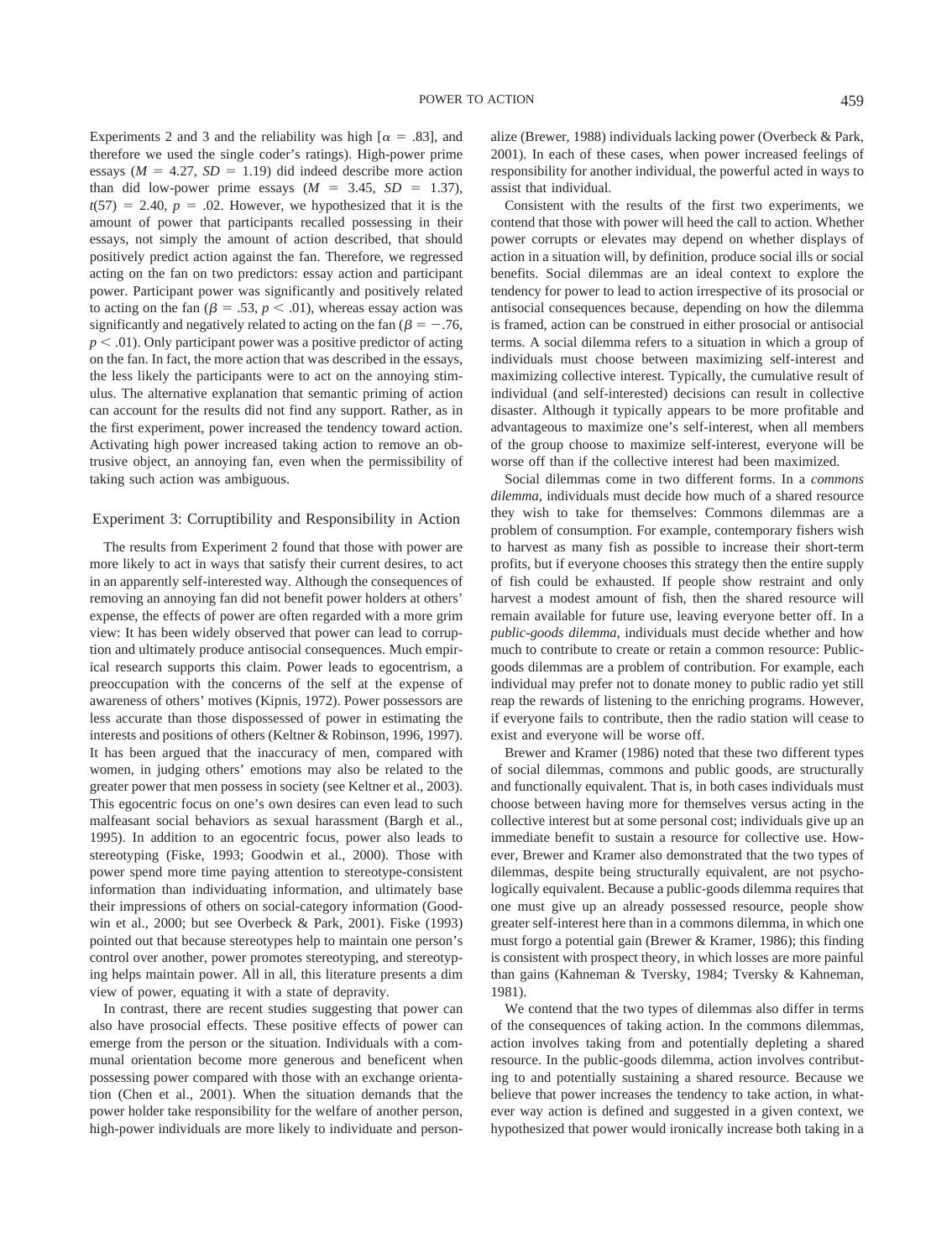commons dilemma and giving in a public-goods dilemma. In a commons dilemma, those experiencing power would appear to perpetuate power's reputation as a scourge and blight, exhibiting greater antisocial tendencies than those with less power. In a public-goods dilemma, however, those experiencing power would resemble admired public figures who create prosocial outcomes that would otherwise not materialize. We predicted that power would increase action independent of its social consequences.

Because the first experiment measured baseline action at a different time than the experimental conditions and the second experiment did not use an experimental control condition, it is not entirely clear whether activating high power increases action relative to others or whether activating lack of power decreases action relative to others. In the final experiment we added a control condition to compare these two alternative hypotheses. In addition, because the power manipulation in the second experiment consisted of two parts, it is unclear whether merely thinking about an experience with power is enough to increase tendencies toward action. Therefore, the power manipulation in the final experiment only consisted of having participants recall either a high- or low-power experience. Finally, we sought to rule out the possibility that mood, which might be affected by power, was accounting for our findings. That is, our power manipulations might have increased positive mood, and it could be these increases in positive mood that lead to action (Isen, 1987). To test the possibility that an action orientation is simply an incidental byproduct of positive mood, rather than a response to the experience of power, per se, we assessed participants' mood at the end of the experiment.

#### *Method*

### *Participants*

Participants were 155 undergraduate business students who participated as part of a class exercise. The classes were comprised of 73% men and  $27\%$  women<sup>4</sup>

### *Design and Procedure*

The experiment involved a 3 (power: high power vs. low power vs. control)  $\times$  2 (type of dilemma: public goods vs. commons) betweensubjects design. Participants were run in two large groups, one for each of the dilemmas. Both dilemmas were run on the same day. Participants were given a packet that comprised the experimental materials and were told that they would engage in a number of different tasks. The first task comprised the experimental manipulation of power. Participants in the high-power and low-power conditions completed the same narrative essay task from Experiment 2. Participants in the control condition were told the following: "Please recall your day yesterday. Please describe your experiences yesterday—what happened, how you felt, etc." Each participant was given 19 lines to complete the essay.

After writing their essays, participants went on to the resource dilemma task. In the *commons dilemma task*, participants were given (both verbally and in written form) the following instructions (see Brewer & Kramer, 1986):

There are many resources of a fixed amount, such as electricity, that are available to everyone and whose existence depends on people not consuming too much. If enough people are reasonable about how much they consume, these resources will continue to be available. If enough people consume too much, then they will cease to exist. Obviously, the less each person consumes, the more there is for

everyone. But, of course, it is possible to consume so much that there is none for everyone, including yourself. Thus, each person must decide whether to take from the resource and, if so, how much to take. Today you will participate in two successive trials of a situation like the one described above. You and the other participants here today share access to a common pool of 1000 points. On each trial, you should decide how many points you want to take for yourself. This amount can be between 0 and 10. You should try to accumulate as many points as possible for yourself because this will determine how many lottery points you will receive. Two people will receive a \$50 gift certificate for a local restaurant from a lottery drawing that will be weighted by the number of points each individual has. But you should also be careful not to take too much, because if there are no more points in the common pool at the end of two trials, then nobody, including yourself, can receive the gift certificate. The common pool size for the second trial will be determined by two things that will mimic uncertainty in the real world: the amount you all take in the first trial and a replenishment factor. First, we will take the average of the amount of points taken by a random sample of 10 people, and multiply that number by the total number of people here today as the amount of points that was taken from the common pool. Second, the pool will be replenished by a randomly selected percentage of the common pool amount between 1% and 10%.

On the next page participants were asked, "How many points do you wish to take from the resource pool?" (Trial 1). The bottom of the page instructed participants to wait to turn the page until after they were given information about replenishment. The experimenter recorded the responses of 10 of the individuals and supposedly computed the replenishment factor (in actuality the size of the pool after Trial 1 was fixed in advance). Participants were told that the pool now stood at 486 points. The next page asked them to again record how many points they wished to take from the resource pool (Trial 2).

In the *public-goods dilemma task*, participants were given the following instructions:

There are many public services and resources, such as public radio stations, which are available to everyone and whose existence depends upon voluntary contributions. If enough people contribute enough money, these resources will continue to be available. If voluntary contributions fall below a certain point, however, they will be undersupported and cease to exist. Obviously, the more people who contribute, the less each has to give. But, of course, it is possible to contribute nothing and still enjoy the resource since access is open to all. On the other hand, if everyone fails to contribute, or if the total contributions are insufficient, the resource cannot be sustained and no one will enjoy access to it. Thus, each person must decide whether to contribute to the resource and, if so, how much to contribute. Today you will participate in two successive trials of a situation like the one described above. At the current time (i.e., before the start of the first trial) the pool stands at  $-1000$  points. At the start of each of the two trials, your personal account will be credited with 10 points. The amount of points you have in your personal account at the end of the session will determine how many lottery points you will receive. Two people will receive a \$50 gift certificate from a lottery drawing that will be weighted by the number of points each individual has. On each trial, you should decide how many of your points you want to return to the common pool. If there are less than 0 points in the common pool at the end of two trials [i.e., if fewer than 1000 points have been returned to the pool], then nobody, including yourself, can receive the gift certificate. The common pool size for the second trial will be determined by two things that will mimic uncertainty in the real

<sup>&</sup>lt;sup>4</sup> We were not able to match the responses with the sex of participants.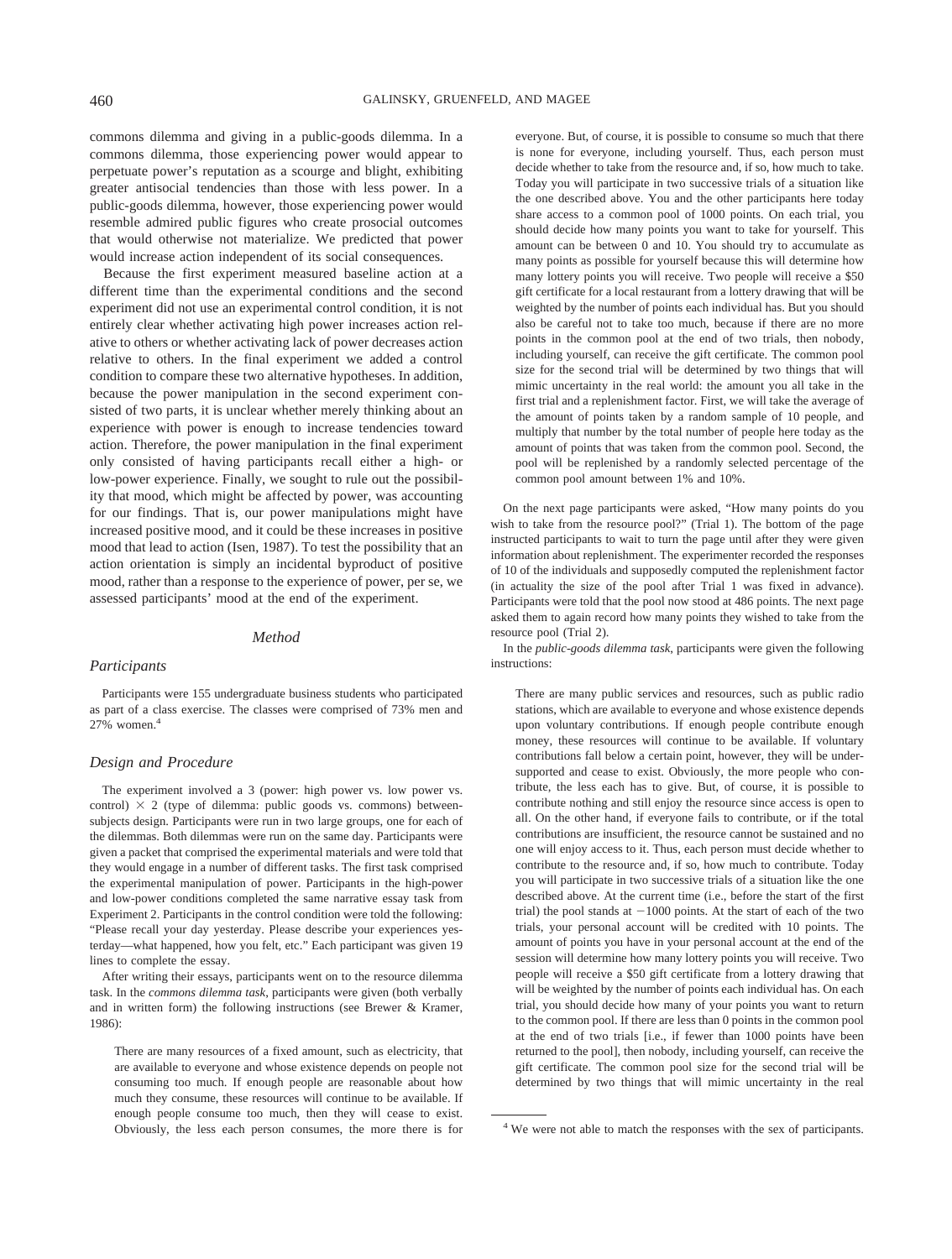world: the amount you all contribute in the first trial and a replenishment factor. First, we will take the average of the amount of points returned by a random sample of 10 people, and multiply that number by the total number of people here today as the amount of points that was returned to the common pool. Second, the pool will be replenished by a randomly selected percentage of the common pool amount between 1% and 10%.

On the next page participants were asked, "How many points do you wish to return to the resource pool?" (Trial 1). The bottom of the page instructed participants to wait to turn the page until after they were given information about replenishment. The experimenter recorded the responses of 10 of the individuals and supposedly computed the replenishment factor (as in the commons dilemma, the size of the pool after Trial 1 was fixed in advance). Participants were told that the pool now stood at  $-486$  points. The next page asked them to again record how many points they wished to return to the resource pool (Trial 2).

After completing the resource task, participants were asked to rate their current mood using a 7-point Likert scale, anchored at *very bad* and *very good* (see Bless, Mackie, & Schwarz, 1992).

#### *Results*

### *Manipulation Check*

The prime essays were coded for how much power participants reported having using a 7-point Likert scale. As expected, participants described themselves as having more power in the highpower prime essays ( $M = 5.36$ ,  $SD = 1.09$ ) than in the low-power prime essays ( $M = 2.19$ ,  $SD = 0.82$ ),  $t(88) = 15.46$ ,  $p < .001$ .<sup>5</sup>

#### *Taking and Contributing to the Resource Pool*

We hypothesized that those participants primed with high power would demonstrate a tendency toward action. For the commons dilemma, action meant taking from a resource. For the publicgoods dilemma, action constituted contributing to a common resource. Thus we expected that participants primed with high power would both take more and give more to a commonly shared resource than participants primed with low power or those in the control condition. To test this hypothesis we submitted the points that participants either gave to or took from the resource to a 3 (power: high power vs. low power vs. control)  $\times$  2 (type of dilemma: public goods vs. common)  $\times$  2 (trial: 1 vs. 2) mixedmodel analysis of variance (ANOVA) with repeated measures on the third factor. There was a significant effect of power, *F*(2,  $149$ ) = 4.79,  $p = .01$ . Power did not interact with social dilemma  $(F < 1)$ . Thus, type of dilemma did not moderate the effect of power on action.<sup>6</sup> Activating high power ( $M = 6.31$ ,  $SD = 2.53$ ) increased the tendency to both take from and contribute to a commonly shared resource compared with participants in the control condition ( $M = 5.39$ ,  $SD = 2.28$ ),  $t(152) = 2.04$ ,  $p = .04$ , and participants primed with low power  $(M = 5.06, SD = 2.05)$ ,  $t(152) = 2.69$ ,  $p < .01$ . The control condition and the low-power condition did not significantly differ from each other  $(t < 1)$ . Overall, in the commons dilemma, the resource pool was depleted, and in the public-goods dilemma, the pool failed to rise above zero points. That is, in both dilemmas the resource ceased to exist after the second round.

*Mood.* The mood of participants was not significantly altered by the power manipulation,  $F(2, 146) = 1.16$ ,  $p = .36$ . Although mood and action were correlated,  $r(152) = .21$ ,  $p = .01$ , covarying out the effect of mood did not appreciably decrease the effect of the power manipulation; the effect of the power manipulation remained significant,  $F(2, 145) = 3.43$ ,  $p = .03$ .<sup>7</sup>

*Relationship between power primes and acting on the resource.* As in Experiment 2, we had the essays coded for how much action was described using a 7-point Likert scale. The coder also counted the number of verbs implying action and inhibition in the essays (see Semin & Fiedler, 1988). Active verbs included both interpretive and descriptive action verbs (e.g., *help*, *cheat*, *talk*), but inhibition verbs included only interpretive action verbs (e.g., *stop*, *block*) (Semin & Fiedler, 1988). Both categories excluded state verbs (e.g., *like*, *hate*). These measures appeared to be less sensitive to the amount and intensity of action that the essays conveyed compared with the 7-point Likert scale, as there was not a significant difference between the high-power ( $M = 5.55$ ,  $SD = 3.63$ ) and low-power conditions ( $M = 5.66$ ,  $SD = 2.86$ ) for action verbs,  $t(89)$  < 1, or for inhibition verbs ( $M = 0.11$ ,  $SD = 0.31$  and  $M = 0.30$ ,  $SD = 0.82$ , respectively)  $t(89) = 1.47$ , *ns*. Analyses using these categories as proportions of the total words written were substantively and statistically similar. Thus, we chose to present a more generous test of the alternative explanation that semantic priming of action accounted for our results by using the 7-point Likert-scale rating.

As in Experiment 2, high-power prime essays  $(M = 3.13,$  $SD = 1.28$ ) described more action than did low-power prime essays ( $M = 2.45$ ,  $SD = .90$ ),  $t(89) = 2.88$ ,  $p < .01$ . We regressed acting on the resource on two predictors: essay action and participant power. Participant power was significantly related to acting on the resource ( $\beta = .28$ ,  $p < .01$ ), whereas essay action was not  $(\beta = .08, p = .43)$ . As in Experiment 2, participant power was a better predictor of acting on the resource than was essay action. Given the consistent pattern that the amount of power, and not the amount of action expressed in the prime essays, was a positive predictor of action, we feel confident that the alternative explanation—that increased levels of action were produced through semantic priming of action—cannot account for our results.

<sup>5</sup> We did not code the essays from the control condition for amount of participant power because very few of the control participants described situations that were relevant to social power. Therefore all of the analyses involving the content of the prime essays in Experiment 3 were only conducted on the high- and low-power conditions.

<sup>6</sup> Although the interaction between resource dilemma and power did not approach statistical significance, we conducted separate one-way ANOVAs for each type of social dilemma. For the public-goods dilemma, the one-way ANOVA was significant,  $F(2, 75) = 3.78$ ,  $p = .03$ . High power led to more giving  $(M = 5.38, SD = 2.56)$  than did low power  $(M = 3.84, SD = 1.71)$  or the control condition  $(M = 4.14, SD = 1.90)$ ,  $t(75) = 2.72$ ,  $p < .01$ . For the commons dilemma, the one-way ANOVA was not significant,  $F(2, 74) = 1.29$ ,  $p = .28$ . However, the data were in the predicted direction, with high power taking more  $(M = 7.20)$ ,  $SD = 2.18$ ) than did low power ( $M = 6.33$ ,  $SD = 1.54$ ) or the control condition ( $M = 6.70$ ,  $SD = 1.90$ ),  $t(74) = 1.48$ ,  $p = .14$ .

 $<sup>7</sup>$  In addition, a Sobel test demonstrated that the effect of power on acting</sup> on the social dilemma was not significantly reduced when mood was also entered  $(z < 1, p > .83)$ .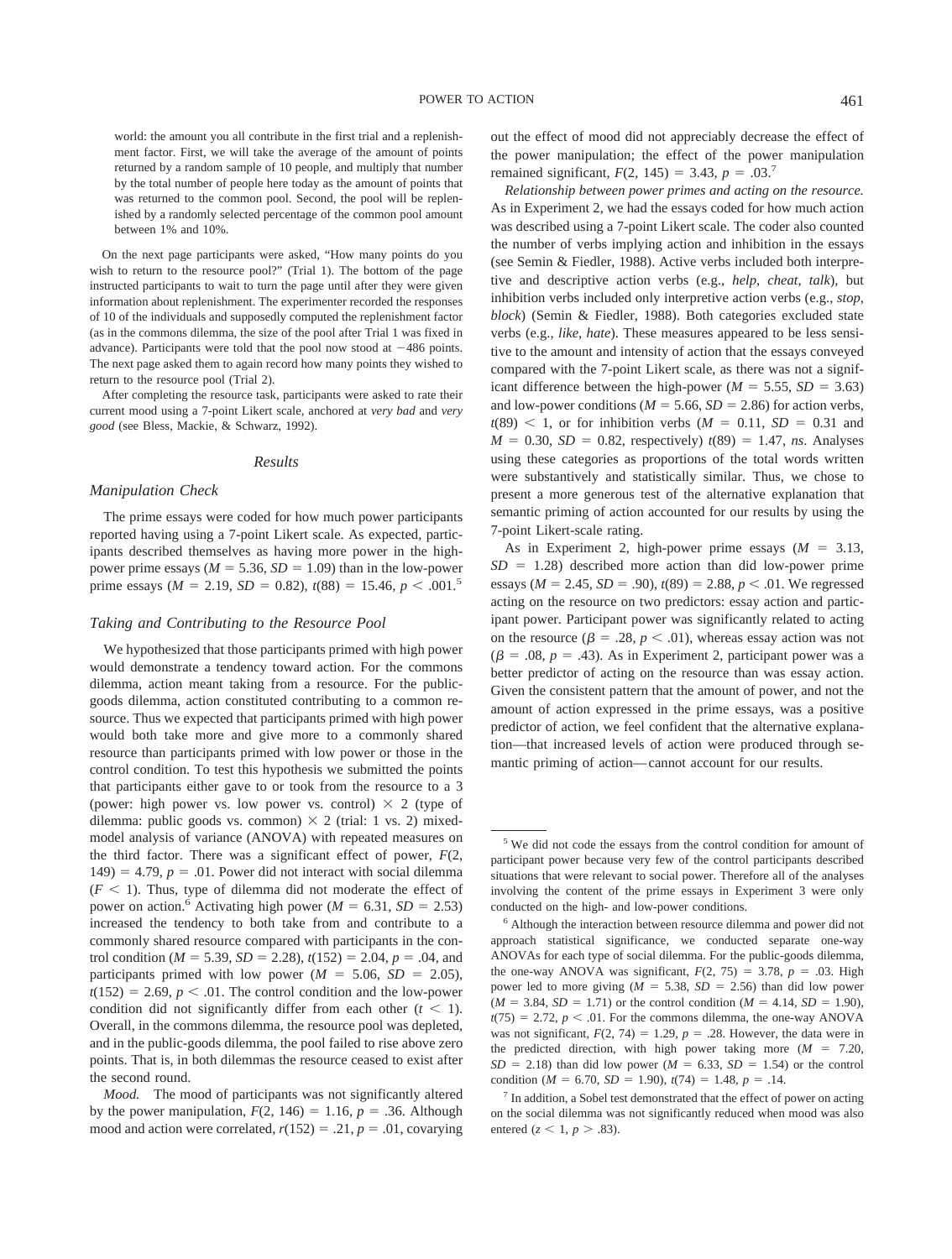#### *Discussion*

In Experiment 3, power increased action regardless of whether that action expanded or depleted a shared resource. In fact, had all the participants in the commons dilemma not been in the highpower condition, then the resource would have persisted beyond the second trial. However, had all the participants in the publicgoods dilemma been in the high-power condition, then the resource would nearly have been retained. Power is linked to the depletion of a valued resource in one case and the continuation of a valued resource in the other case. A community of high-power individuals could be a condemned community suffering deprivation or a confident community reveling in an ever-expanding public resource. Which community—the one destined for deprivation or the one destined for prosperity—appears to depend on how the resource is maintained.

It is interesting to note the asymmetry of action and disinhibition in the two tasks. In the commons dilemma, the person who demonstrates action overcomes the inhibitory effects of norms of personal restraint. In the public-goods dilemma, action overcomes the inhibitory effects of norms of self-interest (in many situations there are norms promoting displays of self-interest; Miller, 1999; Miller & Ratner, 1998). Although these effects, taking and giving, are in direct opposition to each other, both can be seen as representing disinhibited action that is freed from social conventions.

These results also provide clear evidence that priming high power increases a tendency toward action rather than the dispossession of power leading to a lack of action. Being primed with high power led participants to both take more from and give more to a commonly shared resource compared with both a control condition and a low-power prime condition. In addition, the effect of power on these actions occurred independently of participants' current mood state, suggesting that the relationship between power and action is not simply produced through alterations in mood (though it should be noted that because the mood measure was taken after the social dilemma it might be the case that action affected mood rather than mood influencing action).

### General Discussion

The three experiments presented here provide converging evidence not only that power and action are related but, more precisely, that the possession and experience of power leads directly to the taking of action. This relationship has been theorized by others (e.g., Keltner et al., 2003), but it has not been empirically demonstrated directly until now. In Experiment 1, placing participants into a managerial role (i.e., a structural position of power) increased the tendency to take a card in a simulated game of blackjack. This first experiment demonstrated that the possession of power increases the tendency toward action even when the power and the action are from two functionally independent contexts. The second experiment found that activating high power increases manifestations of action in the service of personal desires. High-power participants were more likely to act on an annoying fan in a situation where it was unclear whether one was permitted to do so. Finally, the third experiment provided strong support for our hypothesis that power and action are related and, contrary to conventional wisdom about corruption, action is not always taken just in the service of self-interest. Simply remembering an experience in which one possessed power increased the tendency to act on a common social fund, regardless of whether doing so had prosocial or antisocial consequences.

Across the experiments, power led to action irrespective of whether the action dependent measure was dichotomous (Experiments 1 and 2) or continuous (Experiment 3), and regardless of whether participants were explicitly confronted with the choice of acting or not acting (Experiments 1 and 3) or whether the applicability or permissibility of taking action was ambiguous (Experiment 2). The relationship between power and action was observed using two different manipulations of power (possessing structural, hierarchical power and recalling an experience with power) and multiple operationalizations of action, demonstrating the robustness of the power–action association. Regardless of how power and action were instantiated, power led to more manifestations of action.

In showing that power and action are causally related using multiple manipulations of power, we also ruled out the possible effects of a number of factors that are often naturally confounded with power. The normative prescriptions of hierarchical roles and differential levels of cognitive capacity have confused the interpretation of many previous investigations into the effects of power and would seem to be particularly problematic for exploring the power–action association. By priming the experience of power instead of manipulating the possession of power directly, we eliminated the possible effects of cognitive load and roleprescribed behavior as alternative explanations for our findings.

Kipnis (1972) suggested that possessing power transforms the person and that power has metamorphic qualities. In two of the three studies, those who possessed power or who were primed with power deviated from a baseline/control condition, suggesting that it is the presence of power rather than the absence of power that drove the effects. Having and experiencing power leads to action more than lacking power leads to inaction. Power is indeed a catalyst to action.

### *The Power–Action Association*

Why does power lead to action? We contend that the association between power and action is ultimately functional (see Bargh, 1997, for a discussion of the functionality of automatic goal activation). Power allows an individual to engage in actions that can promote successful completion of goals and, ultimately, the retention of power. For example, acting on annoyances in the environment (e.g., removing an irritating fan) increases the quality of one's experience in that situation. This action orientation may persist to areas in which action is not only beneficial to the power holder but also to his or her community. A community of highpower individuals may be a place where culture flourishes, with exquisite museums and melodious symphony orchestras.

Considering why the power–action association exists also raises the following question: Where does the power–action association emerge from? The power–action association may be the product of learning, of conditioning, of growing up in an environment that encourages those in power to take action. If those in power are expected to act and are rewarded for doing so, then a natural association between power and action will develop over time, such that activating power will activate the associated action orientation. This analysis suggests that in those cultures in which the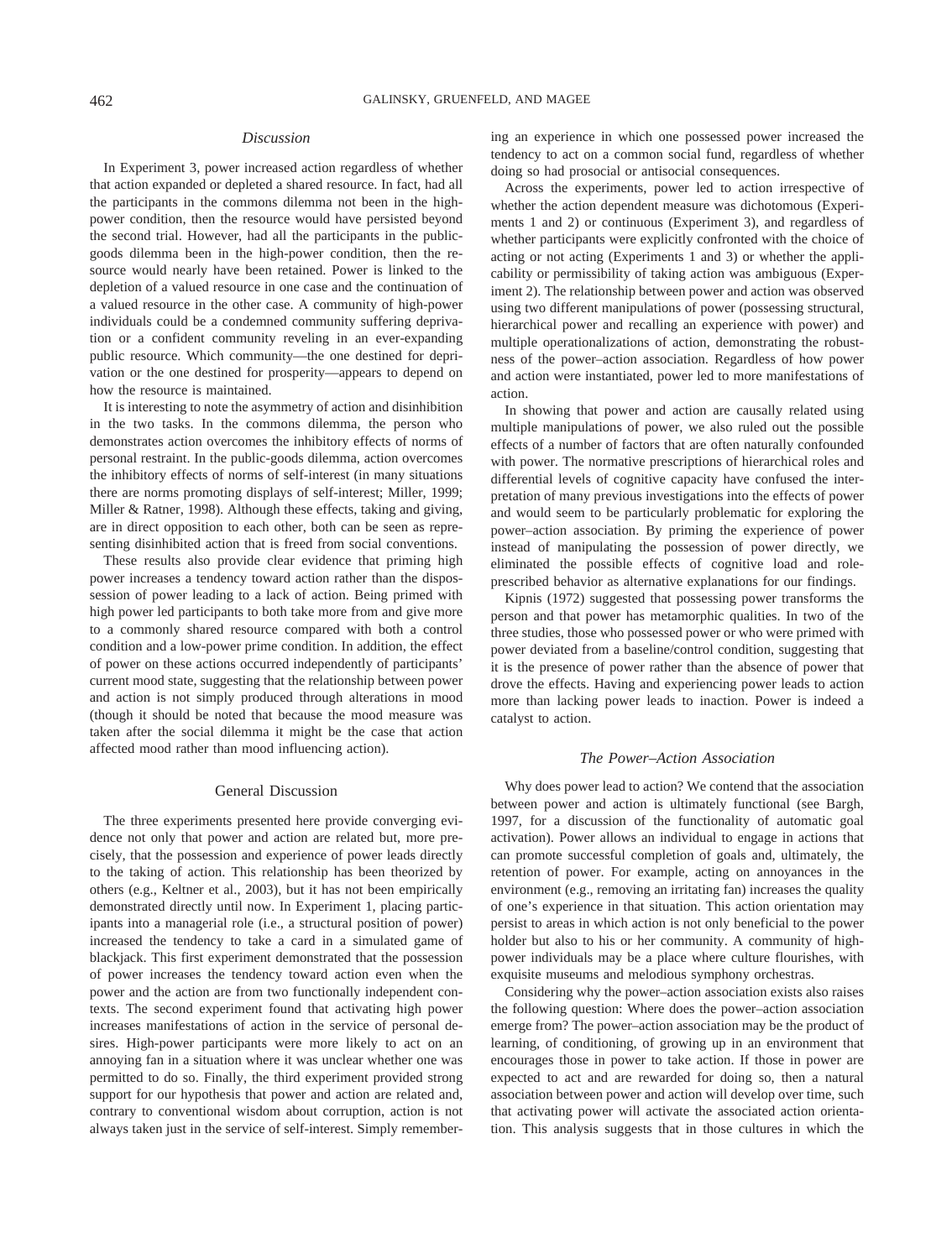powerful are not expected to act and are punished for doing so, power should be associated with inaction, such that activating power will lead to decreased displays of action. Thus, different cultural norms for how power should be exercised may moderate the relationship between power and action (see Chen et al., 2001).

Despite the multiplicity of instantiations of action and power, we have only been able to provide some evidence for the hypothesized mechanisms for our effects. As Keltner et al. (2003) suggested, power activates the behavioral approach system, which involves positive affect, perceptual attunement to rewards, and goal-directed motor behavior. We go beyond this initial formulation by arguing that the concept of power can be stored in memory and can activate approach processes in situations unrelated to the possession of power. Although we have attempted to rule out a number of alternative explanations for our findings, it is possible that power, and our manipulations of it, activated other contributing responses. Despite finding that the association between power and action was not merely an incidental byproduct of increased mood in the third experiment, positive affect as part of the behavioral approach system might very well be one mechanism by which power produces increased tendencies to act. In addition, the single-item measure of mood in Experiment 3 may not provide the most reliable test of whether positive mood is driving the effects of power on action. Future research should use a multi-item measure of mood that can also delineate the role of particular discrete emotions in the effects of power on behavior.

Because power activates the behavioral approach system, increased action in response to the possession and experience of power could be the product of increased desire, or at least increased attention to one's desires. It is also possible that participants, in responding to our priming manipulation, considered a model of how a person with or without power should behave, and then attempted to behave in ways that are consistent with that prototype. Similarly, the priming manipulation may have activated self-knowledge and in doing so produced strivings for selfconsistency. These possibilities seem unlikely considering that none of the participants noticed any connection between the priming manipulation and the dependent measure in Experiment 2, and it is hard to imagine how strivings for self or prototype consistency would both increase taking and giving to a social dilemma. However, these alternatives are worthy of further consideration and future research would do well to elaborate, both empirically and theoretically, on the relationship between power and action. Given the variety of effects that activating the behavioral approach system has, the road from power to action is surely multiply determined.

### *Priming Power: Conceptual or Mind-Set Priming?*

Our research raises questions about how power is represented mentally: What gets activated when power is primed? The literature on priming has distinguished between conceptual priming and mind-set priming (see Bargh & Chartrand, 2000). Conceptual priming involves the activation of specific mental representations, from traits to stereotypes to goals, which then serve as interpretative frames in the processing of subsequent information (Higgins, 1996). Once one concept is activated, associated concepts are also triggered through spreading activation (Neely, 1977). Bargh et al. (1995) and Chen et al. (2001) clearly saw power as a conceptual prime. By exposing participants to words related to the possession of power they show that specific, individualized goals that are associated with power also are activated and then used as guides in perception and behavior.

Mind-set priming, however, activates procedural knowledge. What is primed is a way of thinking. Bargh and Chartrand (2000) also distinguished mind-set priming from conceptual priming at the methodological level. They noted that most studies of mind-set priming involve having participants first intentionally use the mental procedure in question rather than simply exposing participants to words related to a particular construct. Thus, mind-sets involve the nonconscious carryover of an intentionally pursued mental procedure. For example, Gollwitzer, Heckhausen, and Steller (1990) had participants first think either deliberatively (i.e., to weigh the pros and cons of initiating action with regard to an unresolved personal problem) or to think implementally (i.e., to plan the implementation of a chosen personal project), and then they participated in a "second experiment" in which they completed half-finished fairy tales. Deliberative mind-set participants tended to ascribe deliberative actions to the main character, from contemplating courses of action to seeking advice; however, implementation mind-set participants had their characters plunge headfirst into action. Similarly, thinking counterfactually in one context increases the tendency to (nonconsciously) use mental simulation as a cognitive process when solving a variety of problems (Galinsky & Moskowitz, 2000; Kray & Galinsky, 2003). Mind-set activation changes the processing rules at one's disposal.

The particular priming procedure we have used in the current experiments was directly adapted from the work of Gollwitzer et al. (1990), and, methodologically, Bargh and Chartrand (2000) would classify our priming procedure as one that activates a mind-set. In addition, power seems more than simply the type of interpretive frame that is often connected to conceptual priming; rather, power seems to be a way to approach the world, of how and not just what to think and act. Following our priming of power, was the resultant action the consequence of a simple association between power and action, and thus under the purview of conceptual priming? Or was it the result of power transforming the processing rules and mental procedures that are used?

We have some suggestive evidence that conceptual priming of the construct of power may not be sufficient to explain our results and that the notion of mind-sets might need to be invoked. Both Bargh et al. (1995) and Chen et al. (2001) activated the concept of power by exposing participants to words related to the possession of power. Therefore, in Experiment 3, we coded the power prime essays for the number of words written that corresponded to the possession of power (these words were adapted from the priming procedures of Bargh et al. (1995) and Chen et al. (2001)—e.g., *power*, *manager*, *influence*, *control*, *authority*). If high-power participants had exposed themselves to more words related to the possession of power, then the concept of high power should be more strongly activated in these participants (Bargh & Pietromonaco, 1982), which might then account for the level of action taken. High-power prime essays, however, did not contain more high power-related words than did low-power prime essays  $(t <$ 1), nor were the number of high-power related words related to action  $(t < 1)$ . Rather, what mattered for the amount of action taken was how much power the person expressed possessing in the power essays. Because high-power essays did not contain a greater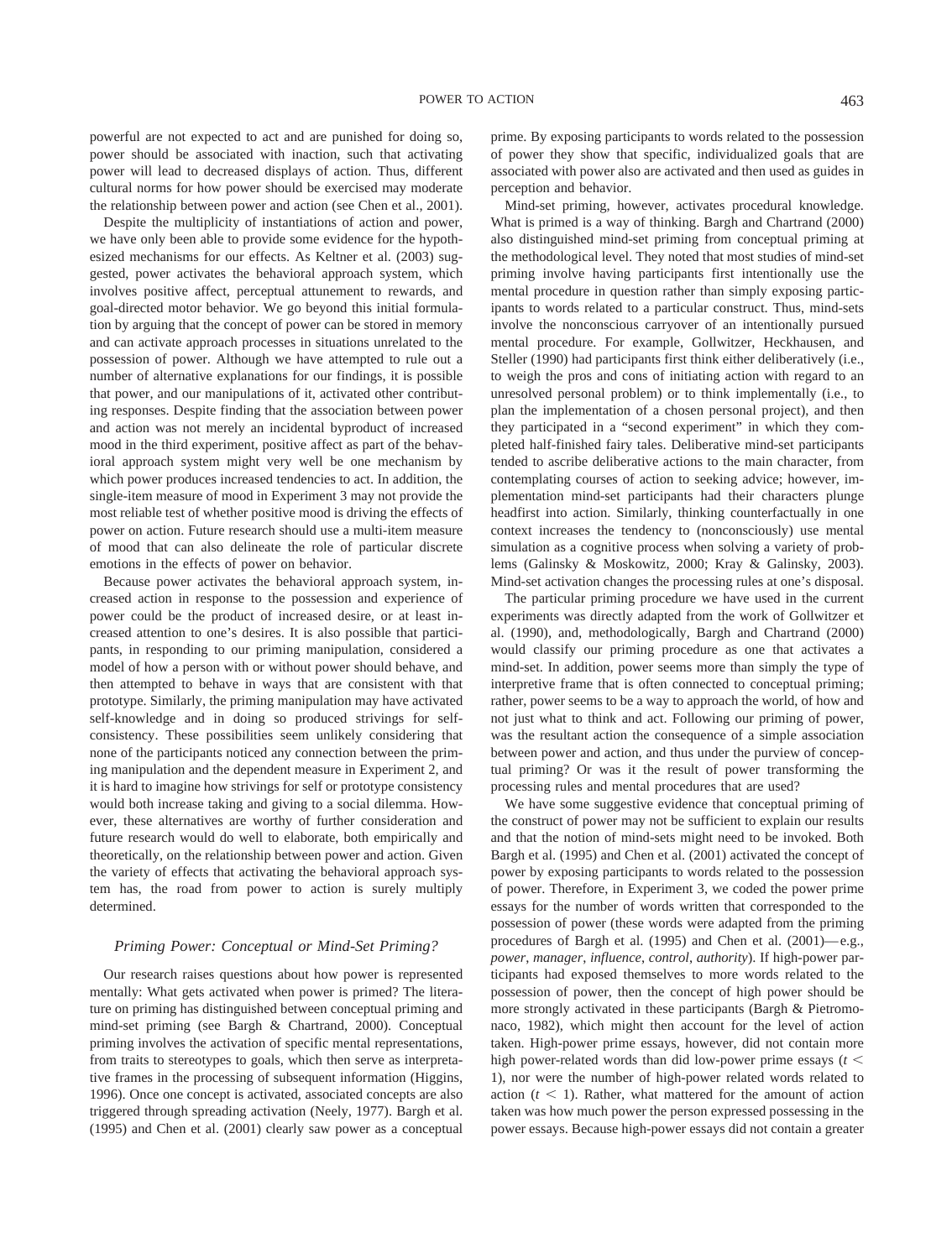number or proportion of words related to the possession of power, it seems unlikely that the effects on action were produced simply through conceptual priming. Power is one concept that seems to blur the line between conceptual and mind-set priming. By understanding what gets activated when people think about power, not only will our understanding of power increase, but so too will our understanding of the nature of priming effects in general.

### Conclusion

Across two different manipulations of power—possessing and priming power—and across a variety of instantiations of action, we have established that power and action are intimately related. Power leads directly to action. The possession of power can increase a tendency toward action not only in the context in which power is possessed, but also in later, unrelated contexts. This action orientation is not inherently nefarious, as power increased both giving to (prosocial action) and taking from (antisocial action) a commonly shared resource. Power is not always corruptible but at times commendable, exercised for the general common good to all.

#### References

- Adorno, T. W., Frenkel-Brunswick, E., Levinson, D. J., & Sanford, R. N. (1950). *The authoritarian personality.* Oxford, England: Harper.
- Anderson, C., & Berdahl, J. L. (2002). The experience of power: Examining the effects of power on approach and inhibition tendencies. *Journal of Personality and Social Psychology, 83,* 1362–1377.
- Anderson, C., John, O. P., Keltner, D., & Kring, A. (2001). Who attains social status? Effects of personality and physical attractiveness in social groups. *Journal of Personality and Social Psychology, 81,* 116–132.
- Bargh, J. A. (1990). Auto-motives: Pre-conscious determinants of social interaction. In E. T. Higgins & R. M. Sorrentino (Eds.), *Handbook of motivation and cognition: Foundations of social behavior* (Vol. 2, pp. 93–130). New York: Guilford Press.
- Bargh, J. A. (1997). The automaticity of everyday life. In R. S. Wyer (Ed.), *The automaticity of everyday life: Advances in social cognition* (Vol. 20, pp. 1–61). Mahwah, NJ: Erlbaum.
- Bargh, J. A., & Chartrand, T. L. (2000). The mind in the middle: A practical guide to priming and automaticity research. In H. T. Reis & C. M. Judd (Eds.), *Handbook of research methods in social and personality psychology* (pp. 253–285). New York: Cambridge University Press.
- Bargh, J. A., & Pietromonaco, P. (1982). Automatic information processing and social perception: The influence of trait information presented outside of conscious awareness on impression formation. *Journal of Personality and Social Psychology, 43,* 437–449.
- Bargh, J. A., Raymond, P., Pryor, J. B., & Strack, F. (1995). Attractiveness of the underling: An automatic power  $\rightarrow$  sex association and its consequences for sexual harassment and aggression. *Journal of Personality and Social Psychology, 68,* 768–781.
- Blau, P. (1964). *Exchange and power in social life.* New York: Wiley.
- Bless, H., Mackie, D. M., & Schwarz, N. (1992). Mood effects on encoding and judgmental processes in persuasion. *Journal of Personality and Social Psychology, 63,* 585–595.
- Brewer, M. B. (1988). A dual process model of impression formation. In T. K. Srull & R. S. Wyer (Eds.), *Advances in social cognition* (Vol. 1, pp. 1–36). Hillsdale, NJ: Erlbaum.
- Brewer, M. B., & Kramer, R. M. (1986). Choice behavior in social dilemmas: Effects of social identity, group size, and decision framing. *Journal of Personality and Social Psychology, 50,* 543–549.

Chen, S., Lee-Chai, A. Y., & Bargh, J. A. (2001). Relationship orientation

as a moderator of the effects of social power. *Journal of Personality and Social Psychology, 80,* 173–187.

- Copeland, J. T. (1994). Prophecies of power: Motivational implications of social power for behavioral confirmation. *Journal of Personality and Social Psychology, 67,* 264–277.
- Croizet, J.-C., & Claire, T. (1998). Extending the concept of stereotype and threat to social class: The intellectual underperformance of students from low socioeconomic backgrounds. *Personality and Social Psychology Bulletin, 24,* 588–594.
- Emerson, R. M. (1962). Power-dependence relations. *American Sociological Review, 27,* 31–41.
- Etzioni, A. (1968). *The active society.* London: Collier-Macmillan.
- Fiske, S. T. (1993). Controlling other people: The impact of power on stereotyping. *American Psychologist, 48,* 621–628.
- Fiske, S. T., & Dépret, E. (1996). Control, interdependence and power: Understanding social cognition in its social context. *European Review of Social Psychology, 7,* 31–61.
- French, J., & Raven, B. (1959). The bases of social power. In D. Cartwright (Ed.), *Studies in social power* (pp. 150–167). Ann Arbor, MI: Institute for Social Research.
- Galinsky, A. D., & Moskowitz, G. B. (2000). Counterfactuals as behavioral primes: Priming the simulation heuristic and the consideration of alternatives. *Journal of Experimental Social Psychology, 36,* 357–383.
- Georgesen, J. C., & Harris, M. J. (1998). Why's my boss always holding me down? A meta-analysis of power effects on performance evaluations. *Personality & Social Psychology Review, 2,* 184–195.
- Georgesen, J. C., & Harris, M. J. (2000). The balance of power: Interpersonal consequences of differential power and expectations. *Personality & Social Psychology Bulletin, 26,* 1239–1257.
- Gollwitzer, P. M. (1996). The volitional benefits of planning. In P. M. Gollwitzer & J. A. Bargh (Eds.), *The psychology of action: Linking cognition and motivation to behavior* (pp. 287–312). New York: Guilford Press.
- Gollwitzer, P. M., Heckhausen, H., & Steller, B. (1990). Deliberative and implemental mind-sets: Cognitive tuning toward congruous thoughts and information. *Journal of Personality and Social Psychology, 59,* 1119–1127.
- Gonzaga, G. C., Keltner, D., Londahl, E. A., & Smith, M. D. (2001). Love and the commitment problem in romantic relations and friendship. *Journal of Personality and Social Psychology, 81,* 247–262.
- Goodwin, S. A., Gubin, A., Fiske, S. T., & Yzerbyt, V. Y. (2000). Power can bias impression processes: Stereotyping subordinates by default and by design. *Group Processes and Intergroup Relations, 3,* 227–256.
- Gruenfeld, D. H (1995). Status, ideology and integrative complexity on the U.S. Supreme Court: Rethinking the politics of political decision making. *Journal of Personality and Social Psychology, 68,* 5–20.
- Gruenfeld, D. H, Keltner, D. J., & Anderson, C. (in press). The effects of power on those who possess it: How social structure can affect social cognition. In G. Bodenhausen & A. Lambert (Eds.), *Foundations of social cognition: A festschrift in honor of Robert S. Wyer, Jr.* Mahwah, NJ: Erlbaum.
- Gruenfeld, D. H, & Kim, P. H. (2003). *Dissent and decision making on the U.S. Supreme Court: Conflict with a minority predicts cognitive complexity in the majority.* Unpublished manuscript.
- Guinote, A., Judd, C. M., & Brauer, M. (2002). Effects of power on perceived and objective group variability: Evidence that more powerful groups are more variable. *Journal of Personality and Social Psychology, 82,* 708–721.
- Hecht, D. B., & LaFrance, M. (1998). License or obligation to smile: The effect of power and sex on amount and type of smiling. *Personality and Social Psychology Bulletin, 24,* 1332–1342.
- Higgins, E. T. (1996). Knowledge activation: Accessibility, applicability, and salience. In E. T. Higgins & A. W. Kruglanski (Eds.), *Social*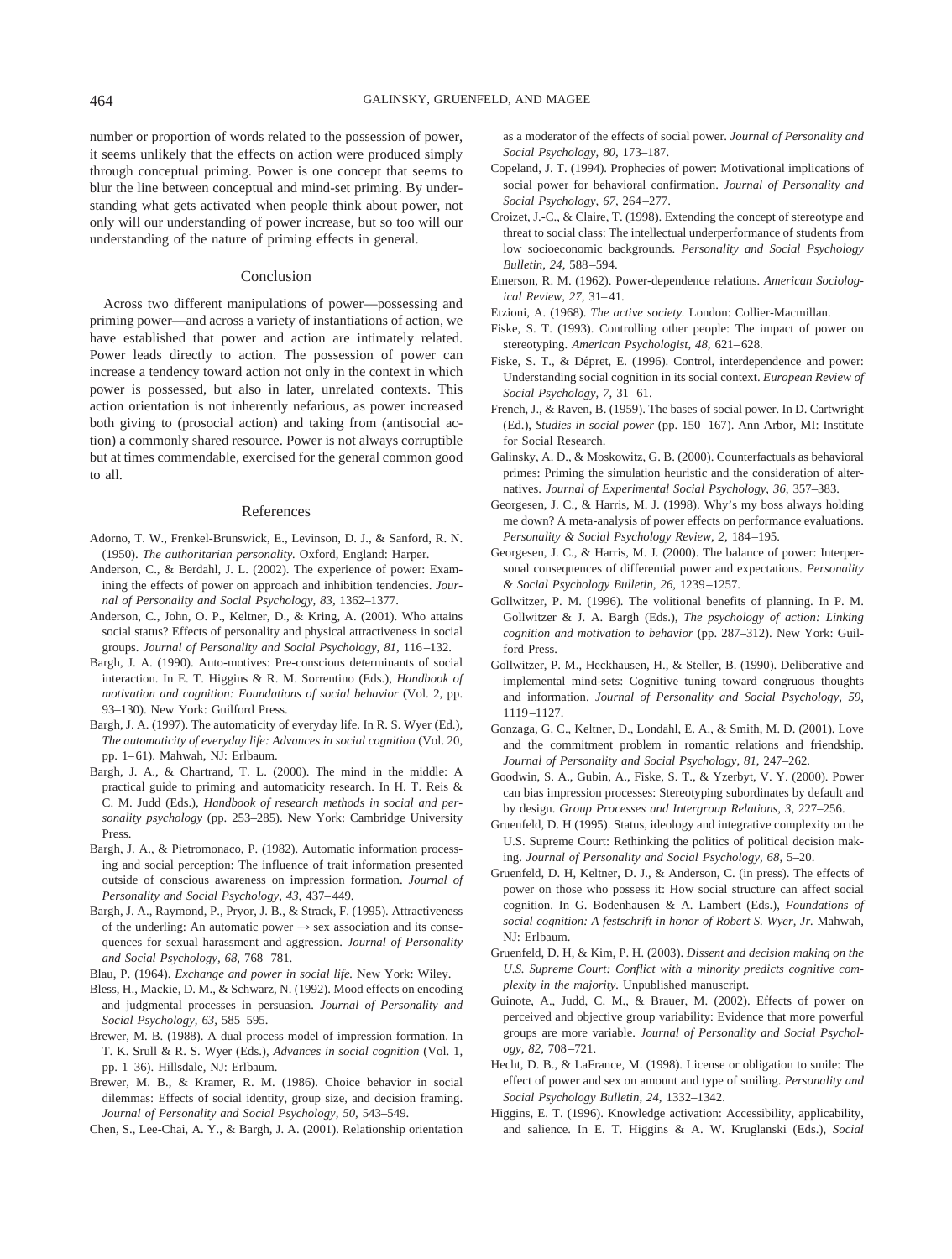*psychology: Handbook of basic principles* (pp. 133–168). New York: Guilford Press.

- Hobbes, T. (1968). *Leviathan.* Baltimore: Penguin. (Original work published 1651)
- Imai, Y. (1993). Perceived social power and power motive in interpersonal relationships. *Journal of Social Behavior and Personality, 8,* 687–702.
- Isen, A. M. (1987). Positive affect, cognitive processes, and social behavior. In L. Berkowitz (Ed.), *Advances in experimental social psychology* (Vol. 20, pp. 203–253). San Diego, CA: Academic Press.
- James, W. (1890). *Principles of psychology.* New York: Holt.
- Kahneman, D., & Tversky, A. (1984). Choices, values, and frames. *American Psychologist, 39,* 341–350.
- Keltner, D., Gruenfeld, D. H, & Anderson, C. (2003). Power, approach, and inhibition. *Psychological Review, 110,* 265–284.
- Keltner, D., & Robinson, R. J. (1996). Much ado about nothing? Revisionists and traditionalists choose an introductory English syllabus. *Psychological Science, 7,* 18–24.
- Keltner, D., & Robinson, R. J. (1997). Defending the status quo: Power and bias in social conflict. *Personality and Social Psychology Bulletin, 23,* 1066–1077.
- Keltner, D., Young, R. C., Heerey, E. A., Oemig, C., & Monarch, N. D. (1998). Teasing in hierarchical and intimate relations. *Journal of Personality and Social Psychology, 75,* 1231–1247.
- Keren, G. B., & Wagenaar, W. A. (1985). On the psychology playing blackjack: Normative and descriptive considerations with implications for decision theory. *Journal of Experimental Psychology: General, 114,* 133–158.
- Kipnis, D. (1972). Does power corrupt? *Journal of Personality and Social Psychology, 24,* 33–41.
- Kipnis, D. (1976). *The powerholders.* Chicago: University of Chicago Press.
- Kray, L. J., & Galinsky, A. D. (2003). The debiasing effect of counterfactual mindsets on group decisions: Increasing the search for disconfirmatory information in group decisions. *Organizational Behavior and Human Decision Processes, 91,* 69–81.
- Lerner, J. S., & Tetlock, P. E. (1999). Accounting for the effects of accountability. *Psychological Bulletin, 125,* 255–275.
- Manz, C. C., & Gioia, D. A. (1983). The interrelationship of power and control. *Human Relations, 36,* 459–476.
- Miller, D. T. (1999). The norm of self-interest. *American Psychologist, 54,* 1053–1060.
- Miller, D. T., & Ratner, R. K. (1998). The disparity between the actual and assumed power of self-interest. *Journal of Personality and Social Psychology, 74,* 53–62.
- Miller, D. T., & Taylor, B. R. (1995). Counterfactual thought, regret, and superstition: How to avoid kicking yourself. In N. J. Roese & J. M. Olson (Eds.), *What might have been: The social psychology of counterfactual thinking* (pp. 305–331). Mahwah, NJ: Erlbaum.
- Mintzberg, H. (1983). *Power in and around organizations.* Englewood Cliffs, NJ: Prentice Hall.
- Moskowitz, G. B., Skurnik, I., & Galinsky, A. D. (1999). The history of dual-process notions, and the future of preconscious control. In S. Chaiken & Y. Trope (Eds.), *Dual-process theories in social psychology* (pp. 12–36). New York: Guilford Press.
- Mulder, M. (1977). *The daily power game.* Leiden, the Netherlands: Martinus Nijhoff.
- Neely, J. H. (1977). Semantic priming and retrieval from lexical memory: Roles of inhibitionless spreading activation and limited-capacity attention. *Journal of Experimental Psychology, 106,* 226–254.
- Nietzsche, F. (1968). *The will to power* (W. Kaufman, Trans.). New York: Vintage Books. (Original work published 1888)
- Ng, S. H. (1980). *The social psychology of power.* San Diego, CA: Academic Press.
- Overbeck, J. R., & Park, B. (2001). When power does not corrupt: Superior individuation processes among powerful perceivers. *Journal of Personality and Social Psychology, 81,* 549–565.
- Pfeffer, J. (1992). *Managing with power.* Cambridge, MA: Harvard Business School Press.
- Sachdev, I., & Bourhis, R. Y. (1985). Social categorization and power differentials in group relations. *European Journal of Social Psychology, 15,* 415–434.
- Sachdev, I., & Bourhis, R. Y. (1991). Power and status differentials in minority and majority group relations. *European Journal of Social Psychology, 21,* 1–24.
- Semin, G. R., & Fiedler, K. (1988). The cognitive functions of linguistic categories in describing persons: Social cognition and language. *Journal of Personality and Social Psychology, 54,* 558–568.
- Thibaut, J. W., & Kelley, H. H. (1959). *The social psychology of groups.* New York: Wiley.
- Tiedens, L. Z. (2000). Powerful emotions: The vicious cycle of social status positions and emotions. In N. Ashkanasy, W. Zerbe, & C. Hartel (Eds.), *Emotions in the workplace: Research, theory, and practice* (pp. 71–81). Westport, CT: Quorum Books.
- Tversky, A., & Kahneman, D. (1981, January). The framing of decisions and the psychology of choice. *Science, 211,* 453–458.
- Weber, M. (1947). *The theory of social and economic organization* (A. M. Henderson & T. Parsons, Trans.). New York: Oxford University Press.
- Winter, D. G. (1973). *The power motive.* New York: Free Press.
- Woike, B. A. (1994). The use of differentiation and integration processes: Empirical studies of "separate" and "connected" ways of thinking. *Journal of Personality and Social Psychology, 67,* 142–150.
- Zander, A., & Forward, J. (1968). Position in group, achievement motivation, and group aspirations. *Journal of Personality and Social Psychology, 8,* 282–288.

(*Appendix follows*)